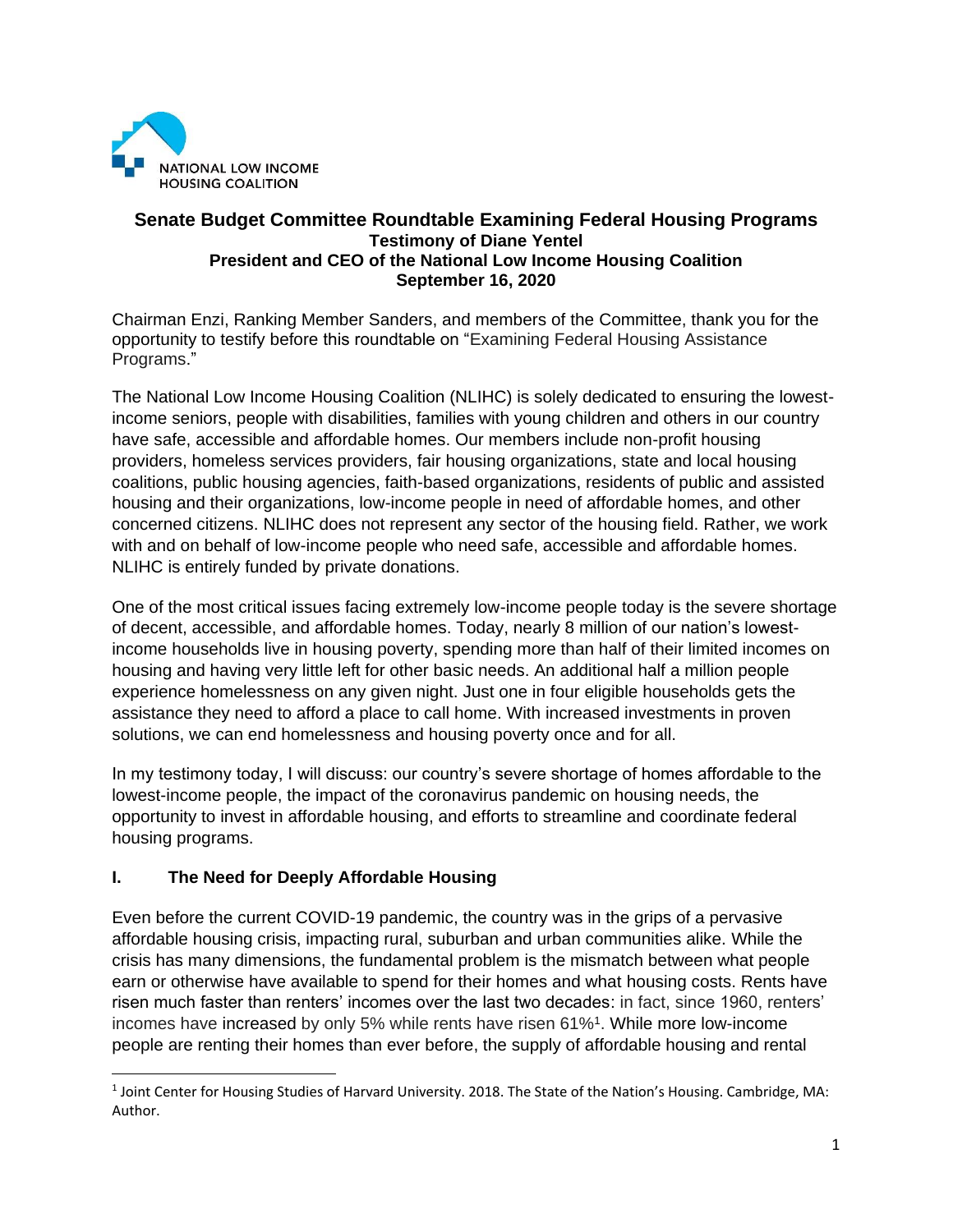assistance has not kept pace. $<sup>2</sup>$  As a result, millions of households cannot afford a decent place</sup> to live.

The shortage of affordable homes is most severe for extremely low-income (ELI) households whose incomes are at or below the poverty guideline or 30% of their area's median income (AMI), whichever is higher. In Wyoming and Vermont, an ELI renter could be a family of four with two working parents who earn less than \$23,900 annually combined, a low-income senior with an income of no more than \$16,750, or a single person with a disability relying on an annual income of just under \$10,000 from Supplemental Security Income (SSI).

Only 7 million affordable rental homes exist for the nation's 11 million lowest-income renter households, assuming they spend no more than 30% of their income on housing costs.<sup>3</sup> Not all of these 7 million homes, however, are available to the lowest-income renters. More than 3 million of them are occupied by higher-income households. As a result, only four million affordable *and available* rental homes exist for 11 million lowest-income renter households. In other words, for every 10 of the lowest-income seniors, people with disabilities, families with children, veterans and others, there are fewer than 4 affordable homes available to them.<sup>4</sup>

The shortage of affordable and available homes for the lowest-income renters ranges from most severe to least severe, but there is no state or congressional district with enough homes for its lowest-income renters.<sup>5</sup> For example, in Chairman Enzi's state of Wyoming, there are fewer than 5 affordable homes available for every 10 of the lowest-income renter households.<sup>6</sup> In Ranking Member Sanders's state of Vermont, there are just 4 affordable homes available for every 10 of the lowest-income renter households.<sup>7</sup> California and Florida - states represented by other members of the committee – have some of the worst housing needs in the nation, with fewer than 3 affordable homes available for every 10 of the lowest-income renter households.<sup>8</sup>

NLIHC's *The Gap: A Shortage of Affordable Homes* report shows the shortage of affordable and available homes for households at different income thresholds – those with incomes at 30% of AMI (ELI households), 50% of AMI, and 80% of AMI (Figure 1).<sup>9</sup> There are 36 affordable and available homes for every 100 households at 30% of AMI, 57 such homes per 100 households at 50% of AMI, and 93/100 at 80% of AMI.

 $2$  Ibid.

<sup>&</sup>lt;sup>3</sup> According to HUD, households spending more than 30% of income for these housing costs are considered to be "cost-burdened." Households spending more than 50% are considered to be "severely cost-burdened."

<sup>4</sup> National Low Income Housing Coalition. 2020. *The Gap: A Shortage of Affordable Homes*. Washington, DC: Author. See[: https://nlihc.org/gap](https://nlihc.org/gap)

<sup>5</sup> National Low Income Housing Coalition. 2020. *The Gap: A Shortage of Affordable Homes*. Washington, DC: Author. See[: https://nlihc.org/gap](https://nlihc.org/gap)

<sup>6</sup> National Low Income Housing Coalition. 2020. Congressional District Housing Profiles: Wyoming. Washington, DC: Author.

<sup>7</sup> National Low Income Housing Coalition. 2020. Congressional District Housing Profiles: Vermont. Washington, DC: Author.

<sup>8</sup> National Low Income Housing Coalition. 2020. Congressional District Housing Profiles: California and Florida. Washington, DC: Author.

<sup>9</sup> National Low Income Housing Coalition. 2020. *The Gap: A Shortage of Affordable Homes*. Washington, DC: Author. See[: https://nlihc.org/gap](https://nlihc.org/gap)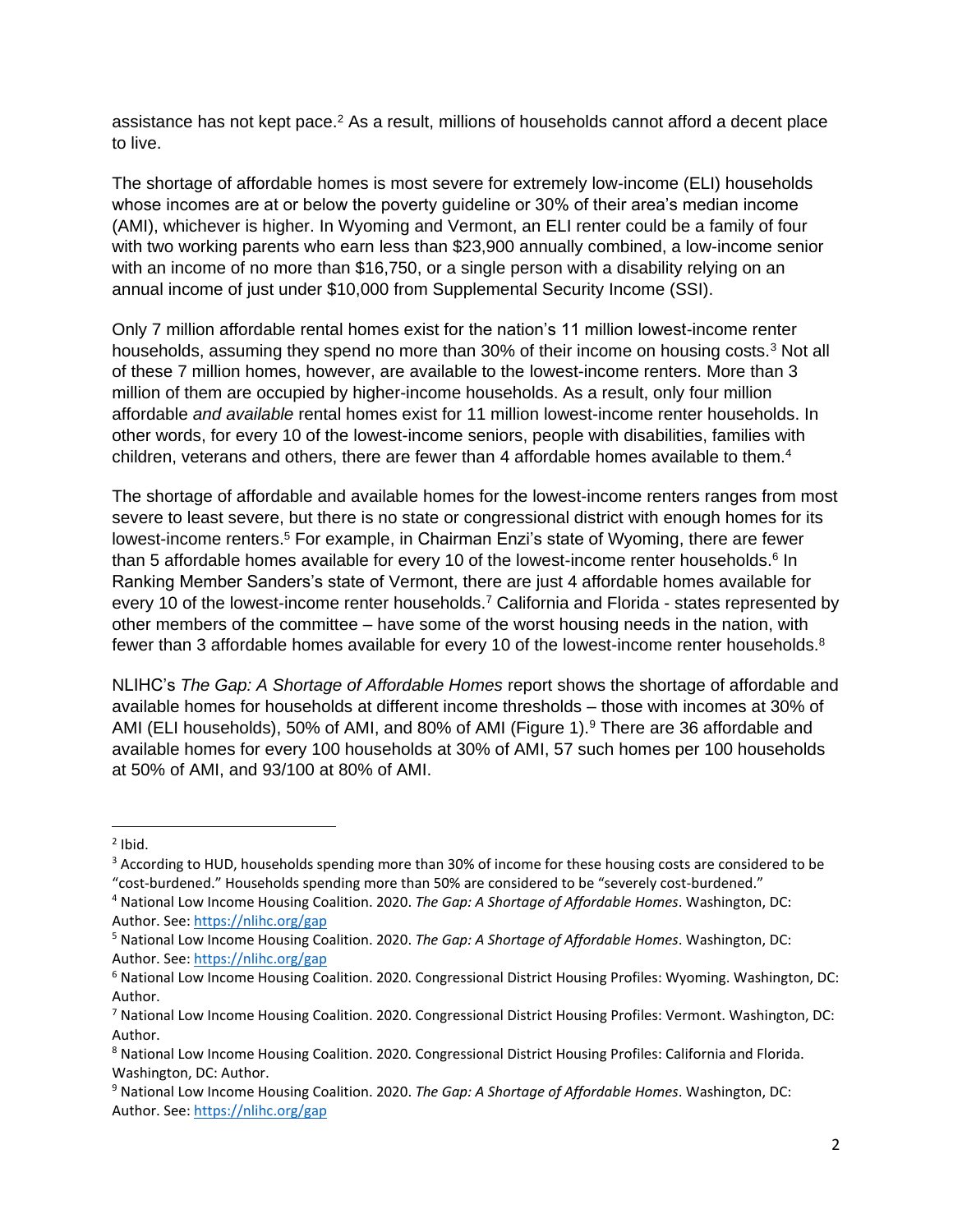

*The Gap* report also shows, however, that the lack of homes affordable and available to households with incomes above 30% of AMI is driven by the insufficient supply of homes for the lowest-income households. Figure 2 (below) shows the incremental change in the shortage or surplus of rental homes available and affordable to households of different incomes.

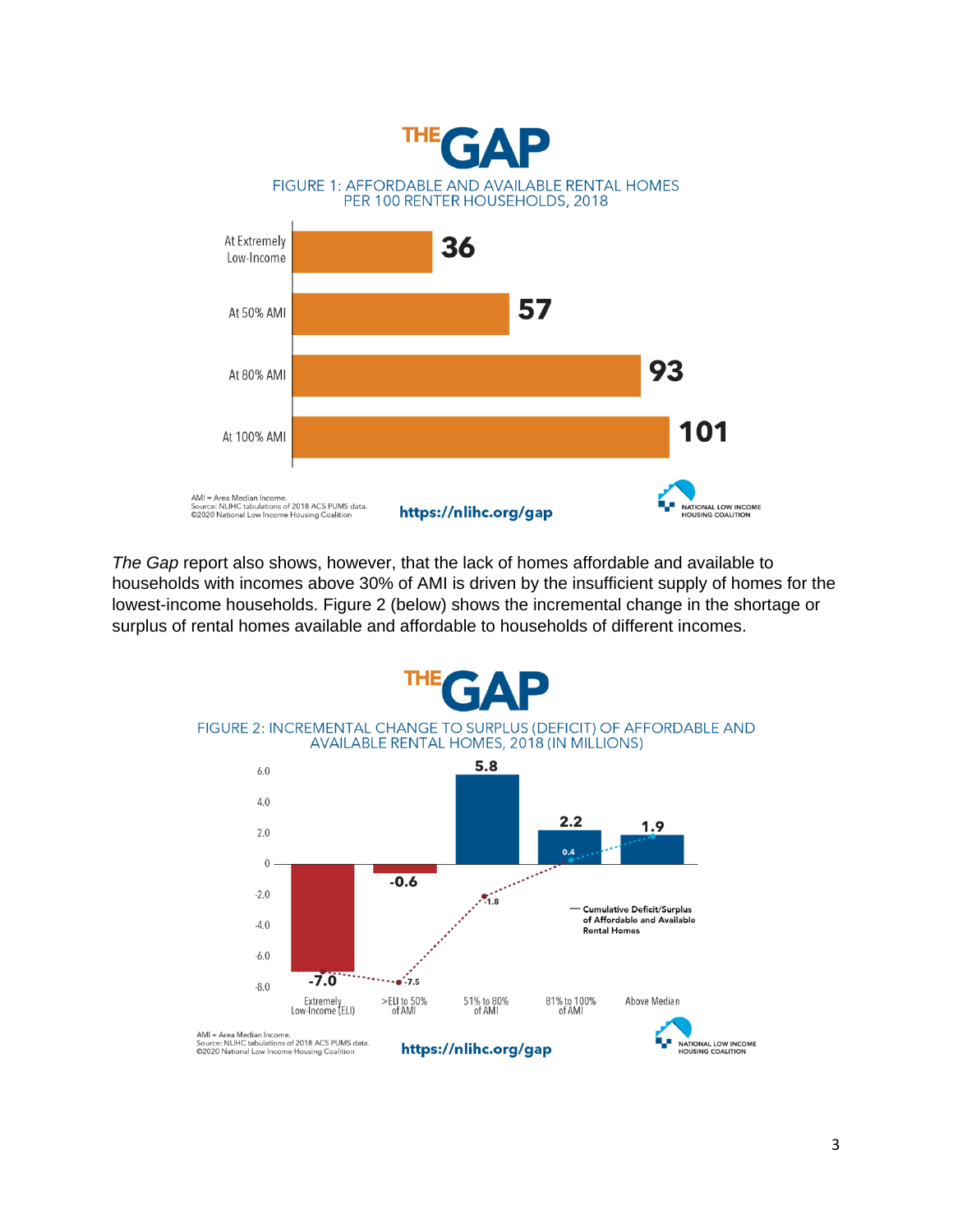The shortfall of 7 million homes available and affordable to ELI households accounts for virtually the entire shortage of affordable homes in the U.S. In areas where very low-income and lowincome households have difficulty with housing affordability, it is principally due to extremely low-income households having to rent homes they cannot afford, spending 50%, 60%, 70% or more of their incomes on their housing and competing with higher-income families for that limited housing. Because of the shortage of affordable and available homes, 11 million renter households are severely housing cost-burdened, paying more than half of their incomes towards housing. Almost eight million, or nearly three-quarters of these severely housing costburdened households, have extremely low incomes.<sup>10</sup>

[https://reports.nlihc.org/sites/default/files/gap/gap-20\\_figure\\_04.jpg](https://reports.nlihc.org/sites/default/files/gap/gap-20_figure_04.jpg)

Decades of structural racism created tremendous racial disparities in housing and homelessness. African Americans represent 13% of the general population but are 40% of people experiencing homelessness and more than 50% of homeless families with children. Black families are 26% of all extremely low-income renters. The housing crisis and its disproportionate harm to low-income people of color deepened over the last several decades.

Severe housing cost burdens can have negative consequences for families' physical and mental well-being. Severely housing cost-burdened families spend 74% less on healthcare and 35% less on food than similarly poor households who are not severely cost-burdened; and poor seniors who are severely cost-burdened spend 75% less on healthcare.<sup>11</sup> These households forgo healthy food or delay healthcare or medications to pay the rent. In the worst cases, they become homeless.

Housing cost burdens make it more difficult for extremely low-income households to accumulate emergency savings. Without emergency savings, unexpected costs (such as car repairs, medical bills, etc.) or loss of income (such as reduced work hours) can cause households to fall behind on rent and face eviction. Data from the 2017 American Housing Survey (AHS) show that households in poverty with severe housing cost burdens are more likely to fall behind on rent payments and be threatened with eviction than poor households that are not severely costburdened.

Housing instability causes significant disruptions in critical services and economic stability. The lack of stable housing, for example, can disrupt the care given to chronically ill individuals, interrupt student learning, and decrease academic achievement.<sup>12</sup> Housing instability can also undermine economic stability by disrupting employment. The likelihood of job loss increases for working low-wage renters who lose their homes (primarily through eviction),<sup>13</sup> indicating that

<sup>10</sup> National Low Income Housing Coalition. 2020. *The Gap: A Shortage of Affordable Homes*. Washington, DC: Author.

<sup>11</sup> Joint Center for Housing Studies of Harvard University. 2019. *The State of the Nation's Housing*. Cambridge, MA: Author.

<sup>12</sup> Maqbool, N., Viveiros, J., & Ault, M. 2015. *The Impacts of Affordable Housing on Health*. Washington, DC: National Housing Conference; Brennan, M., Reed, P., & Sturtevant, L. 2014. *The Impacts of Affordable Housing on Education.* Washington, DC: National Housing Conference.

<sup>13</sup> Desmond, M. & Gershenson, C. 2016. *Housing and Employment Instability among the Working Poor.* Social Problems, 63(1): 46-67.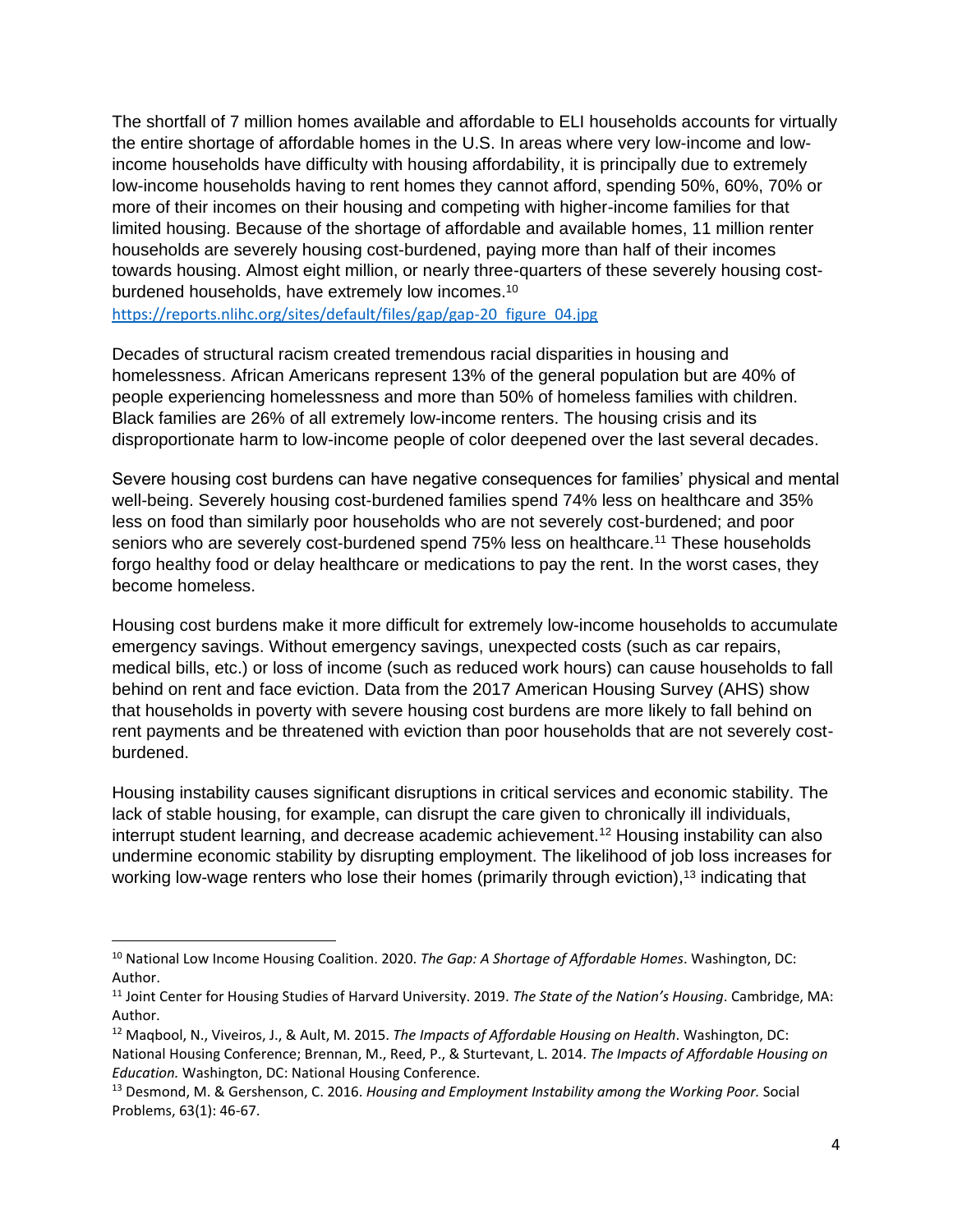affordable housing and housing subsidies are foundational to employment and economic security.

The majority (83%) of all severely housing cost-burdened and extremely low-income households are seniors, people with disabilities, or individuals in the labor force.<sup>14</sup> Many others are enrolled in school or are single adults caring for a child or a person with a disability (see Figure 3). With more than half of their limited incomes going to pay the rent, these families often have to forgo buying groceries, seeing a doctor, or saving for college or an emergency.



NLIHC's *Out of Reach: The High Cost of Housing* report estimates each locality's "housing wage," the hourly wage a full-time worker needs to earn to afford a modest apartment. In 2020, the national housing wage was \$23.96 per hour for a two-bedroom apartment and \$19.56/hour for a one-bedroom rental. The average minimum wage worker must work nearly 97 hours per week (more than two fulltime jobs) to afford a two-bedroom rental home or 79 hours per week (almost exactly two full-time jobs) to afford a one-bedroom rental home at the fair market rent. While the housing wage varies from state to state and county to county, in only 5% of all U.S. counties can a full-time minimum-wage worker afford a one-bedroom rental home at fair market rent.

It's not just minimum wage workers for whom rents are out of reach: the average renter in the U.S. earns approximately \$18.22 per hour, \$5.74 per hour less than the national two-bedroom

<sup>14</sup> National Low Income Housing Coalition. 2020. *The Gap: A Shortage of Affordable Homes*. Washington, DC: Author.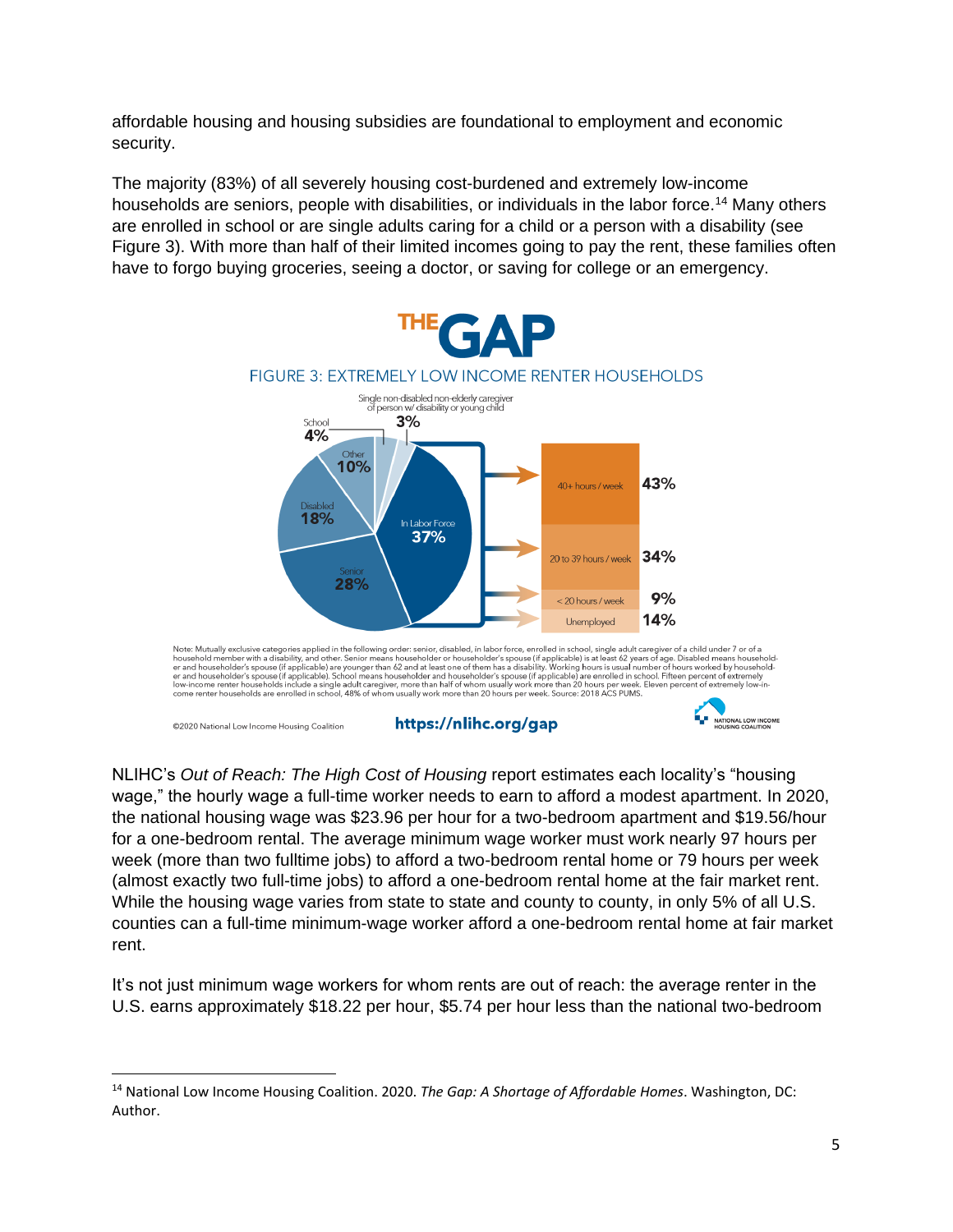housing wage. In 49 states, the District of Columbia, and Puerto Rico, the average renter earns less than the average two-bedroom Housing Wage.<sup>15</sup>

This mismatch between wages and housing costs will continue. Twelve of the 20 largest occupations in the U.S. pay a median hourly wage that is less than what a full-time worker needs to earn to afford a modest apartment at the national average fair market rent (Figure 4).<sup>16</sup>

# **FIGURE 4: TWELVE OF THE TWENTY LARGEST OCCUPATIONS** IN THE UNITED STATES PAY LESS THAN THE HOUSING WAGE





Source: Occupational wages from May 2019 Occupational Employment Statistics, BLS, adjusted to 2020 dollars. Housing wages based on HUD fair market rents.



# **II. Declining Federal Resources**

The shortage of rental homes affordable to the lowest-income people is caused by market failure and chronic underfunding of solutions. Without government intervention, decent and affordable homes cannot be reliably built, operated, and maintained at a price that the very lowest-income workers, seniors, or people with disabilities can afford. The private market cannot on its own solve this persistent market failure. Government intervention, in the form of subsidies, is necessary to fill the gap between what people can afford to pay and the costs of developing and operating rental homes.

Today's modern phenomenon of homelessness did not exist in the late-1970s because our country housed almost everyone, including the lowest-income and most vulnerable families. At

<sup>15</sup> National Low Income Housing Coalition. 2020. *Out of Reach: The High Cost of Housing* [data files]. See: <https://nlihc.org/oor>

<sup>16</sup> National Low Income Housing Coalition. 2020. *Out of Reach: The High Cost of Housing*. Washington, DC: Author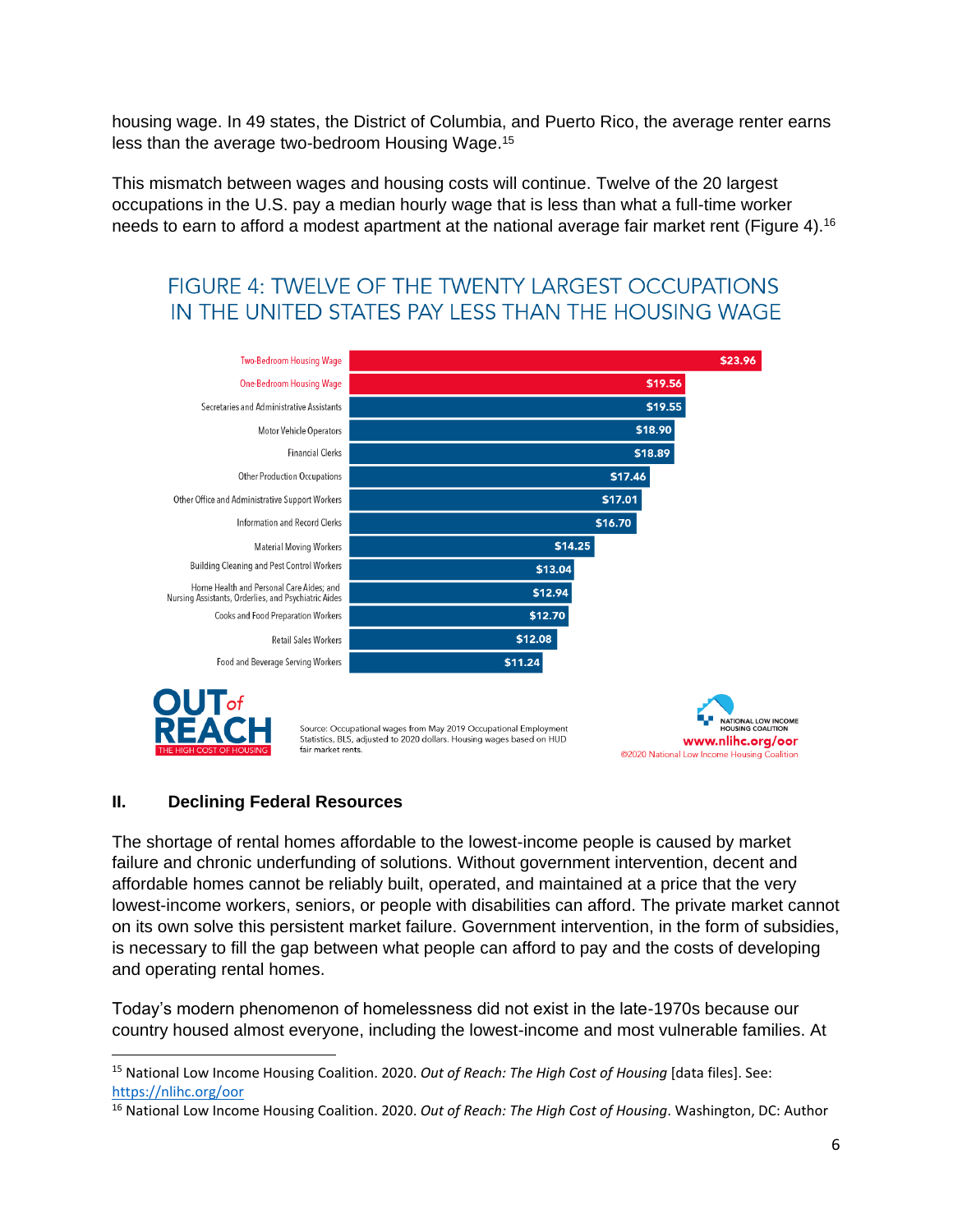that time, our country had a modest surplus of homes affordable and available to the lowestincome people. The primary difference between then and now: federal subsidies.

Figure 5 shows budget authority and outlays for discretionary federal housing assistance as a share of gross domestic product (GDP) from FY1977 to FY2018. Generally, outlays for discretionary housing assistance kept pace with economic growth through this period, even growing 0.8% as a share of GDP from 0.15% in FY1977 to 0.23% in FY2018. Despite this relative stability, which can look quite different for individual programs, HUD assistance has failed to reach at least 70% of eligible households since the early 1980s. We've been locked into severely inadequate spending levels for nearly four decades.



Figure 5 also indicates a steep decline in budget authority for discretionary federal housing assistance between FY1978 and FY1982-1983 when it began to come roughly in line with outlays, indicating a critical shift from long-term commitments to short-term appropriations for low-income housing programs.17,18 Prior to the 1980s, most contracts for housing assistance programs were funded for multiple years (30 years for some programs). Budget authority for the duration of these contracts was provided upfront. This approach was conducive to expanding commitments for additional subsidized housing. For example, in 1977, the outgoing Ford administration submitted a budget request to Congress calling for the funding of an *additional* 506,000 low-income units.<sup>19</sup> This approach meant HUD budget authority was second only to the Department of Defense by the late 1970s.<sup>20</sup> But while the Department of Defense's discretionary budget authority has grown nearly five-fold since 1978, HUD's budget has failed to keep pace

<sup>17</sup> Dolbeare, C., Crowley, S. (2002). *Changing Priorities: The Federal Budget and Housing Assistance 1976-2007*. Washington, DC: National Low Income Housing Coalition.

<sup>18</sup> Schwartz, A. (2015). *Housing Policy in the United States, 3rd ed*. New York, NY: Routledge.

<sup>19</sup> Dolbeare, C., Crowley, S. (2002). *Changing Priorities: The Federal Budget and Housing Assistance 1976-2007*. Washington, DC: National Low Income Housing Coalition.

<sup>20</sup> Schwartz, A. (2015). *Housing Policy in the United States, 3rd ed*. New York, NY: Routledge.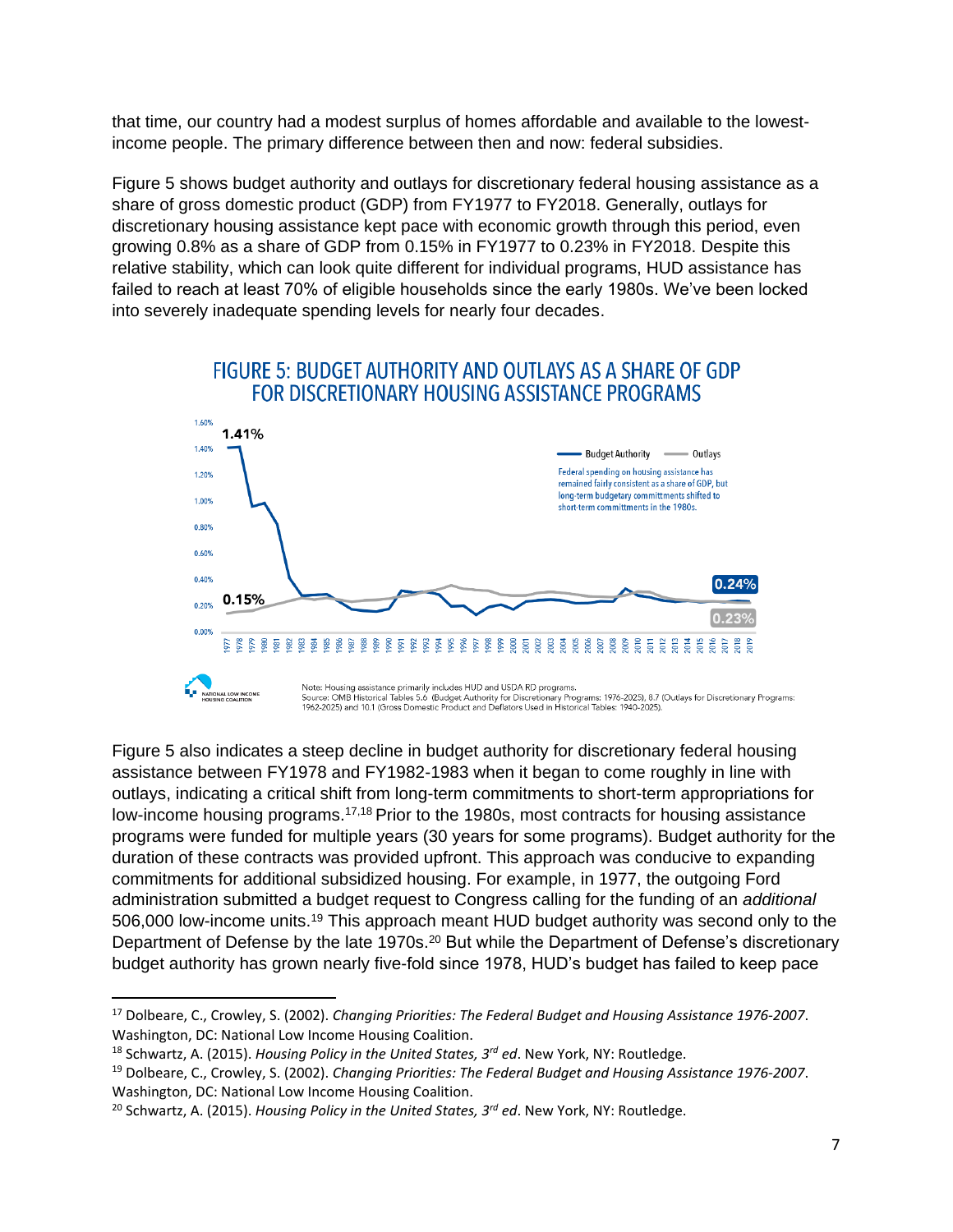with inflation. In 2019, HUD's budget authority lagged behind that of the Departments of Health and Human Services, Veterans' Affairs, Education, and Homeland Security (Chart 1).

| <b>CHART 1: DISCRETIONARY BUDGET AUTHORITY</b> |                 |                 |
|------------------------------------------------|-----------------|-----------------|
|                                                | 1978            | 2019            |
| Department of<br>Defense                       | \$114.7 Billion | \$687.9 Billion |
| <b>HUD</b>                                     | \$37.3 Billion  | \$48.4 Billion  |
| Source: OMB historical tables 5.4.             |                 |                 |

HUD's budget has declined dramatically over the last ten years since the Budget Control Act (BCA) was enacted. Inflation-adjusted federal funding for public housing, housing for the elderly, housing for persons with disabilities, and other important programs has fallen precipitously since FY2010. Only funding for tenant-based and project-based rental assistance programs has modestly increased to keep up with the rising operating cost for previously authorized assistance (see Figure 6).

**FIGURE 6: CHANGES IN FUNDING LEVELS FOR KEY HUD PROGRAMS** (FY10 TO FY 20)

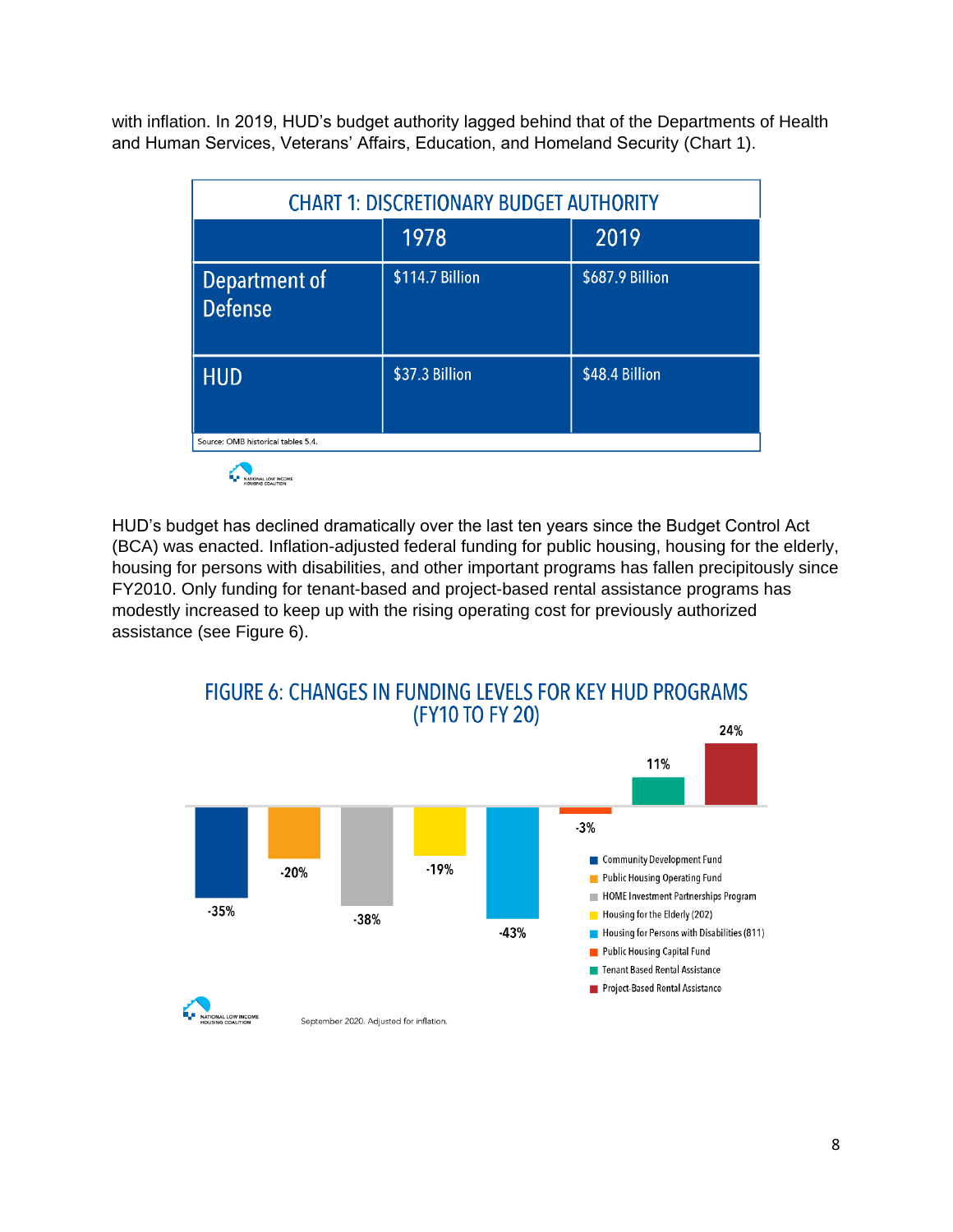## III. **COVID-19 Exacerbated the Housing Crisis and Created an Acute Eviction Crisis**

The COVID-19 economic recession and its resulting job and wage losses magnified and accelerated the existing housing crisis. As of September 2020, 60 million Americans have filed for unemployment insurance.<sup>21</sup> Between March and July, unemployment rates fluctuated between 11.1% and 14.4%. By comparison, unemployment peaked at 10.7% during the Great Recession. More than 20 million renters live in households that have suffered COVID-19-related job loss.<sup>22</sup> This job loss is exacerbated by the recent expiration of pandemic unemployment insurance benefits across the country. With Congress and the White House in a stalemate regarding how or if to extend benefits, unemployed renters are at an even greater risk of financial constraints affecting their ability to pay rent.

Renters experiencing cash shortages are increasingly relying on sources other than income to pay rent. Thirty percent of renters report using money from government aid or assistance to pay rent, and another 30% indicate that they have borrowed cash or obtained a loan to make rental payments.<sup>23</sup> Tenants are increasingly using credit cards to pay the rent, with a 31% increase between March and April, an additional 20% increase from April to May, and a 43% increase in the first two quarters as compared to the prior year.<sup>24</sup> There is increasing evidence that families are shifting their budget towards rent. Food pantry requests have increased by as much as 2000% in some states,<sup>25</sup> with nearly 30 million Americans reporting they do not have enough food. 26

The latest evidence of an impending eviction crisis is the significant decline in rental incomes during the pandemic in Class C properties, which tend to be older, lower-cost apartments serving lower-income households. In June 2020, tenants in these properties paid just 54% of total rents due, according to a study by LeaseLock. Even while expanded unemployment relief still flowed, total rents paid slipped to 37% in July (Figure 7).<sup>27</sup> Experts

<sup>21</sup> *The Coronavirus Pandemic Continues to Cause Record Claims for Unemployment Insurance*. 2020. Peter G. Peterson Foundation. Retrieved from[: https://www.pgpf.org/blog/2020/09/the-coronavirus-pandemic-has](https://www.pgpf.org/blog/2020/09/the-coronavirus-pandemic-has-caused-a-massive-increase-in-claims-for-unemployment-insurance#:~:text=During%20the%20week%20that%20ended,and%20measures%20to%20mitigate%20it)[caused-a-massive-increase-in-claims-for-unemployment-](https://www.pgpf.org/blog/2020/09/the-coronavirus-pandemic-has-caused-a-massive-increase-in-claims-for-unemployment-insurance#:~:text=During%20the%20week%20that%20ended,and%20measures%20to%20mitigate%20it)

[insurance#:~:text=During%20the%20week%20that%20ended,and%20measures%20to%20mitigate%20it](https://www.pgpf.org/blog/2020/09/the-coronavirus-pandemic-has-caused-a-massive-increase-in-claims-for-unemployment-insurance#:~:text=During%20the%20week%20that%20ended,and%20measures%20to%20mitigate%20it)

<sup>22</sup> Benfer, E., et al. 2020. *The COVID-19 Eviction Crisis: An Estimated 30-40 Million People in America Are at Risk*. [https://nlihc.org/sites/default/files/The\\_Eviction\\_Crisis\\_080720.pdf](https://nlihc.org/sites/default/files/The_Eviction_Crisis_080720.pdf)

 $23$  Born, M. 2020. "Rent Payments Increase Slightly in July, but Landlords and Tenants Continue to Struggle." Retrieved from: [https://www.avail.co/blog/rent-payments-increase-slightly-in-july-but-landlords-and-tenants](https://www.avail.co/blog/rent-payments-increase-slightly-in-july-but-landlords-and-tenants-continue-to-struggle)[continue-to-struggle](https://www.avail.co/blog/rent-payments-increase-slightly-in-july-but-landlords-and-tenants-continue-to-struggle) 

<sup>&</sup>lt;sup>24</sup> Zego. 2020. "May Rent Payment Data Reveals April Trends Have Continued as a Result of COVID-19." Retrieved from[: https://www.gozego.com/articles/may-rent-payment-data-reveals-april-trends-have-continued-as-a-result](https://www.gozego.com/articles/may-rent-payment-data-reveals-april-trends-have-continued-as-a-result-of-covid-19/)[of-covid-19/](https://www.gozego.com/articles/may-rent-payment-data-reveals-april-trends-have-continued-as-a-result-of-covid-19/)

<sup>&</sup>lt;sup>25</sup> Golla, B., Javed, I., & Kreuter, M. 2020. "Food Pantries: UPDATED." Health Communication Research Laboratory. Washington University in St. Louis. Retrieved from:<https://hcrl.wustl.edu/items/food-pantries-updated/>

<sup>&</sup>lt;sup>26</sup> Andone, D. 2020. "Nearly 30 Million Americans Told the Census Bureau They Didn't Have Enough to Eat Last Week." CNN. Retrieved from: [https://www.cnn.com/2020/07/31/us/food-insecurity-30-million-census](https://www.cnn.com/2020/07/31/us/food-insecurity-30-million-census-survey/index.html)[survey/index.html](https://www.cnn.com/2020/07/31/us/food-insecurity-30-million-census-survey/index.html)

<sup>27</sup>*Class C Residents Show Signs of Growing Financial Strain*. 2020. LeaseLock. Retrieved from: <https://leaselock.com/class-c-rent-payments-covid-19/>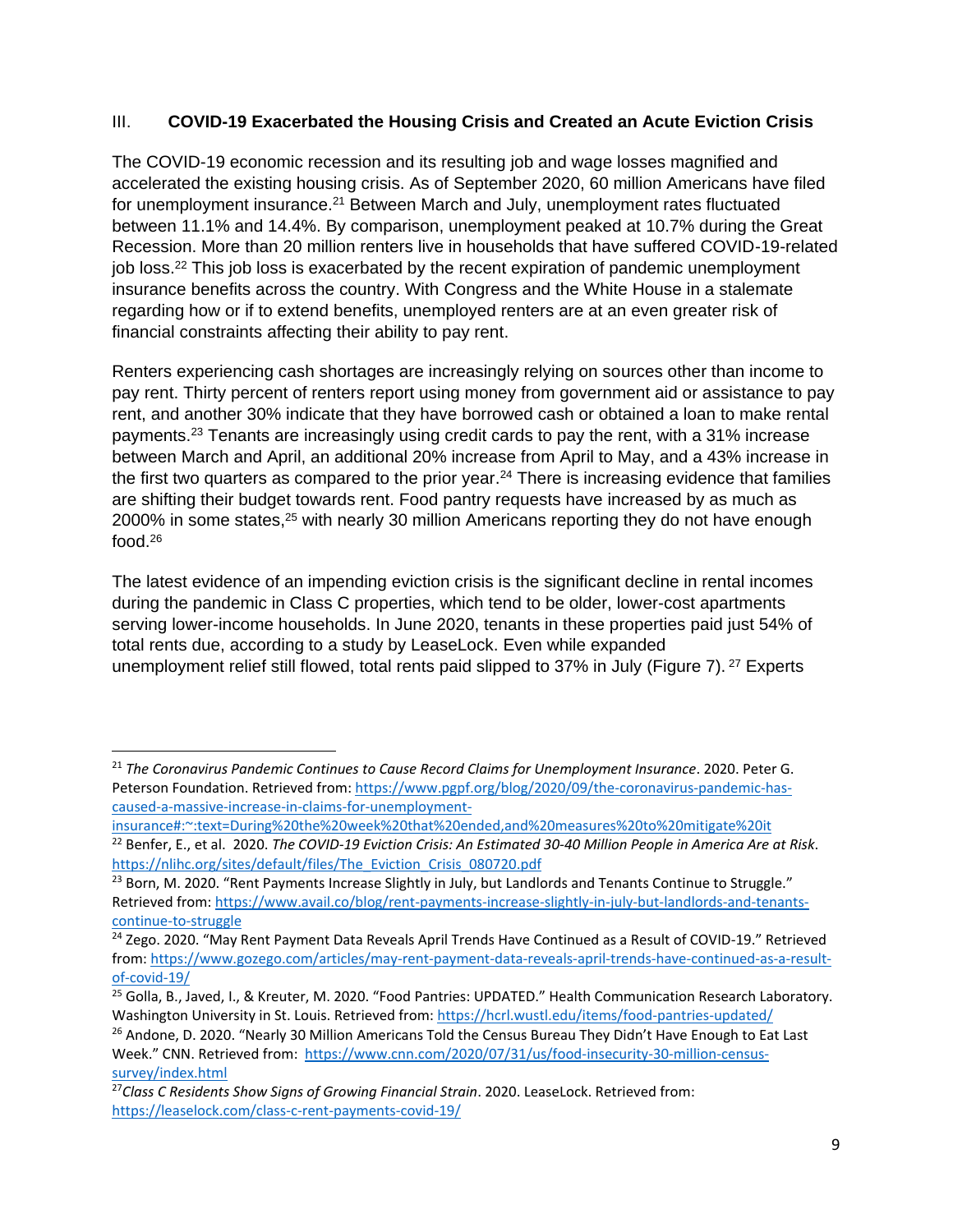predict that rental incomes for these properties will continue to decline following the expiration of expanded unemployment benefits.



# **FIGURE 7: PERCENT OF TOTAL RENT COLLECTED, CLASS C PROPERTIES FIRST 15 DAYS OF THE MONTH**

Federal, state and local eviction moratoriums provided important protections for some renters, but they are expiring rapidly. In the first month of the pandemic, the federal government instituted a limited moratorium on evictions in federally-assisted housing and for properties with federally backed mortgages. This limited federal eviction moratorium implemented under the CARES Act protected about 30% of renters.<sup>28</sup> In addition, a patchwork of state and local eviction moratoriums were implemented, protecting more renters. The Eviction Lab's Eviction Tracker System indicates that eviction moratoriums were effective in reducing eviction filings when they were in place.<sup>29</sup> Federal protections expired on July 24, however, and at the time the CDC national eviction moratorium was implemented, 30 states lacked state-level protections against eviction during the pandemic.

States, counties and cities have offered limited emergency rent assistance to renters and landlords by using funding provided in the CARES Act via Community Development Block Grants and the Coronavirus Relief Fund, as well as other funding sources. <sup>30</sup> According to analysis by the National Low Income Housing Coalition, however, the need has overwhelmed

<sup>&</sup>lt;sup>28</sup> Goodman, L., Kaul, K., & Neal, M. 2020. "The CARES Act Eviction Moratorium Covers All Federally Financed Rentals – That's One in Four US Rental Units." Urban Wire: Housing and Housing Finance. Urban Institute. Retrieved from: [https://www.urban.org/urban-wire/cares-act-eviction-moratorium-covers-all-federally-financed](https://www.urban.org/urban-wire/cares-act-eviction-moratorium-covers-all-federally-financed-rentals-thats-one-four-us-rental-units)[rentals-thats-one-four-us-rental-units](https://www.urban.org/urban-wire/cares-act-eviction-moratorium-covers-all-federally-financed-rentals-thats-one-four-us-rental-units)

<sup>&</sup>lt;sup>29</sup> Eviction Tracking. 2020. Eviction Lab at Princeton University. Retrieved from: [https://evictionlab.org/eviction](https://evictionlab.org/eviction-tracking/)[tracking/](https://evictionlab.org/eviction-tracking/)

<sup>&</sup>lt;sup>30</sup> NLIHC. 2020. State and Local Rental Assistance. Retrieved from:<https://nlihc.org/rental-assistance>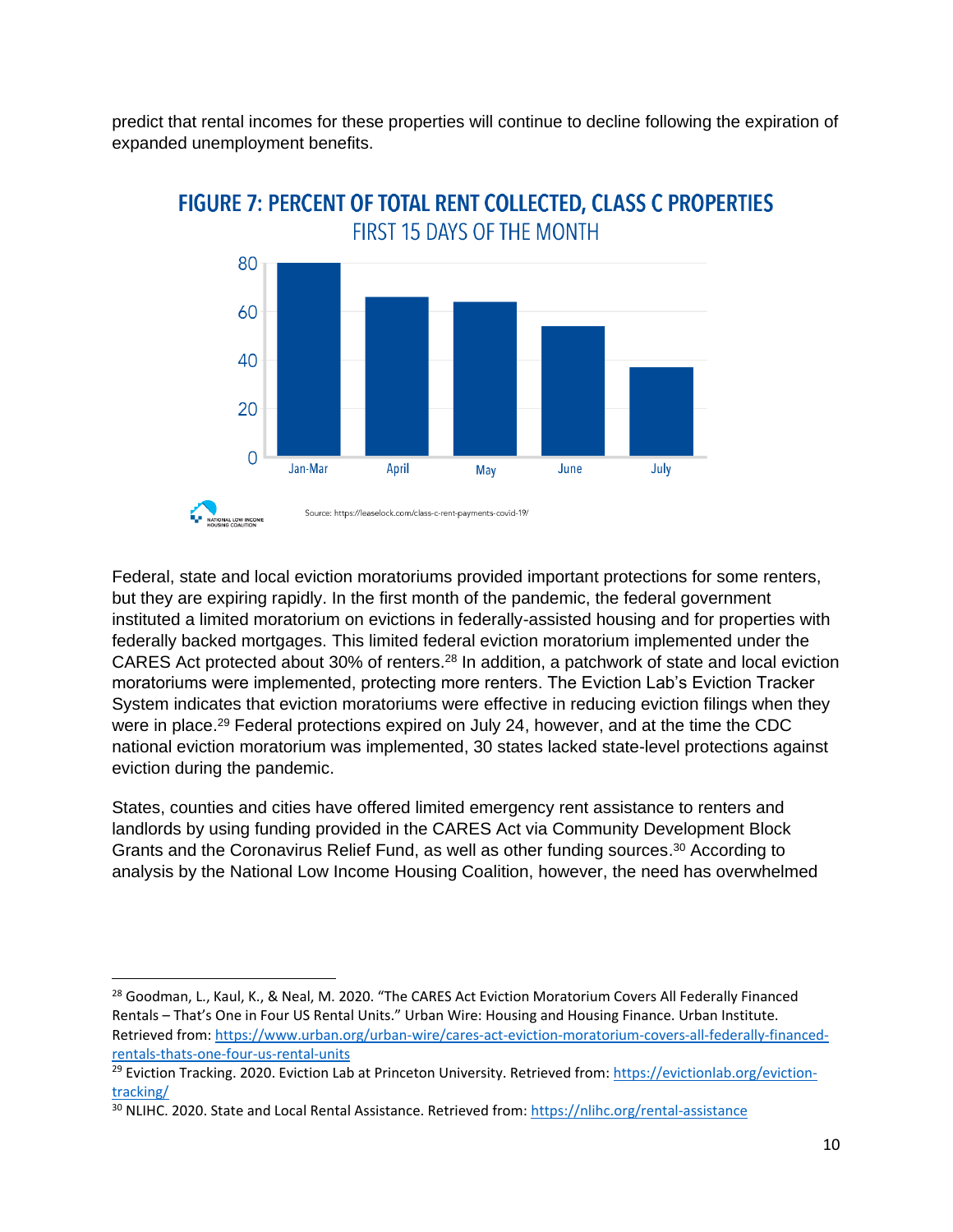many of these programs, as demonstrated by the use of lottery systems and the closure of 3 out of 10 programs.<sup>31</sup>

The data are clear that, without a significant and sustained federal intervention, America is facing an unprecedented eviction crisis. In an updated analysis of the U.S. Census Bureau's Pulse Survey, based on renter's own perceptions of their ability to pay, the Aspen Institute Financial Security Program and the COVID-19 Eviction Defense Project currently estimate that 29 million renters in 12.6 million households may be at risk of eviction by the end of 2020. Stout estimates that up to 40 million people in more than 17 million households may be at risk of eviction through the end of the year, when considering survey respondents who have a "moderate" degree of confidence in the ability to pay rent (in addition to those with slight or no confidence). <sup>32</sup> Both projections rely on renter perceptions of their ability to pay measured by the Pulse Survey.

The impact of an eviction on families and individuals is severe. Following eviction, a person's likelihood of experiencing homelessness increases, mental and physical health is diminished, and the probability of obtaining employment declines. <sup>33</sup> Eviction is linked to numerous poor health outcomes,<sup>34</sup> including depression, suicide, and anxiety, among others. In addition, eviction is linked with respiratory disease,<sup>35</sup> which could increase the risk of complications if COVID-19 is contracted, as well as mortality risk during COVID-19. Eviction makes it more expensive and more difficult for tenants who have been evicted to rent safe and decent housing, apply for credit, borrow money, or purchase a home. Instability such as that caused by eviction is particularly harmful to children, who suffer in ways that impact their educational development and wellbeing for years. The public costs of eviction are far reaching. <sup>36</sup> Individuals experiencing displacement due to eviction are more likely to need emergency shelter and re-housing, use inpatient and emergency medical services, require child welfare services, and experience the criminal legal system, among other harms.

A federal eviction moratorium issued by the Centers for Disease Control (CDC) went into effect on September 4, 2020 and will last through December 31, 2020. Citing the historic threat to public health, the CDC declared that an eviction moratorium would help ensure that people are

<sup>&</sup>lt;sup>31</sup> NLIHC. 2020. NLIHC COVID-19 Rental Assistance Database. Retrieved from:

[https://docs.google.com/spreadsheets/d/1hLfybfo9NydIptQu5wghUpKXecimh3gaoqT7LU1JGc8/edit#gid=7919407](https://docs.google.com/spreadsheets/d/1hLfybfo9NydIptQu5wghUpKXecimh3gaoqT7LU1JGc8/edit#gid=79194074) [4](https://docs.google.com/spreadsheets/d/1hLfybfo9NydIptQu5wghUpKXecimh3gaoqT7LU1JGc8/edit#gid=79194074)

<sup>32</sup>Stout. 2020. *Analysis and Visualizations of Renter Confidence and Potential Evictions*. Retrieved from: [https://app.powerbi.com/view?r=eyJrIjoiNzRhYjg2NzAtMGE1MC00NmNjLTllOTMtYjM2NjFmOTA4ZjMyIiwidCI6Ijc5](https://app.powerbi.com/view?r=eyJrIjoiNzRhYjg2NzAtMGE1MC00NmNjLTllOTMtYjM2NjFmOTA4ZjMyIiwidCI6Ijc5MGJmNjk2LTE3NDYtNGE4OS1hZjI0LTc4ZGE5Y2RhZGE2MSIsImMiOjN9) [MGJmNjk2LTE3NDYtNGE4OS1hZjI0LTc4ZGE5Y2RhZGE2MSIsImMiOjN9](https://app.powerbi.com/view?r=eyJrIjoiNzRhYjg2NzAtMGE1MC00NmNjLTllOTMtYjM2NjFmOTA4ZjMyIiwidCI6Ijc5MGJmNjk2LTE3NDYtNGE4OS1hZjI0LTc4ZGE5Y2RhZGE2MSIsImMiOjN9)

<sup>33</sup> Collinson, R., and Reed, D. 2018. *The Effects of Evictions on Low-Income Households*. Retrieved from: [https://www.law.nyu.edu/sites/default/files/upload\\_documents/evictions\\_collinson\\_reed.pdf](https://www.law.nyu.edu/sites/default/files/upload_documents/evictions_collinson_reed.pdf)

<sup>34</sup> Taylor, L. 2018. "Housing and Health: An Overview of the Literature." Health Affairs Health Policy Brief. DOI: 10.1377/hpb20180313.396577. Retrieved from:

<https://www.healthaffairs.org/do/10.1377/hpb20180313.396577/full/>

<sup>&</sup>lt;sup>35</sup> Braveman, P., Dekker, M., Egerter, S., Sadegh-Nobari, T., & Pollack, C. 2011. "How Does Housing Affect Health?" Robert Wood Johnson Foundation. Retrieved from[: https://www.rwjf.org/en/library/research/2011/05/housing](https://www.rwjf.org/en/library/research/2011/05/housing-and-health.html)[and-health.html](https://www.rwjf.org/en/library/research/2011/05/housing-and-health.html)

<sup>36</sup> *Cost of Eviction Summary Report for the United States*. 2020. Innovation for Justice Program, University of Arizona James E. Rogers School of Law. Retrieved from:

<https://arizona.app.box.com/s/0cgdsbf8zj7i9rakayy5ehag4n55txwp>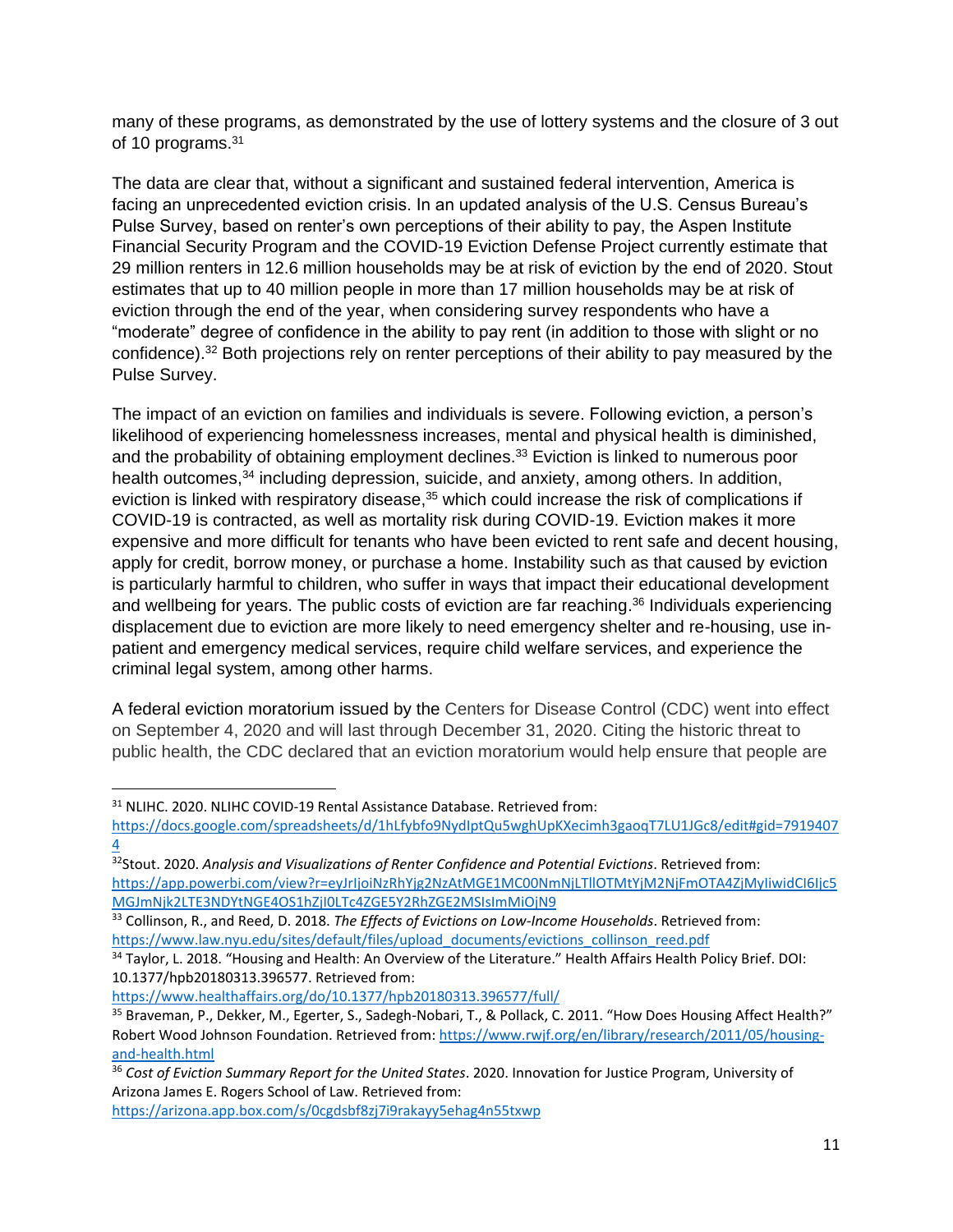able to practice social distancing and comply with stay-at-home orders. The announcement cites the increased risk of spreading coronavirus when people are evicted from their homes or experience homelessness.

The temporary moratorium on evictions extends vital protections to tens of millions of renters at risk of eviction for nonpayment of rent during the global pandemic. The action is long overdue and badly needed, and it will provide essential protection to millions of renters. The very least the federal government ought to do during a global pandemic is assure each of us that we will not lose our homes in the midst of it.

But while an eviction moratorium during the pandemic is essential, it is a half-measure that postpones but does not prevent evictions. The only way to protect the 30 to 40 million renters<sup>37</sup> at risk of losing their homes by the end of the year is for Congress and the White House return to the negotiating table and work out a deal for a new coronavirus relief package that includes the essential resources and protections provided in the HEROES Act. Congress must enact legislation that includes NLIHC's top priorities<sup>38</sup>: a national, uniform moratorium on all evictions for nonpayment of rent; at least \$100 billion in emergency rental assistance<sup>39</sup> through the "Emergency Rental Assistance and Rental Market Stabilization Act<sup>"40</sup> and housing vouchers; and \$11.5 billion to help prevent and respond to outbreaks among people experiencing homelessness.

# **IV. Alleviating the Underlying Affordable Housing Crisis Through Investments**

Congress should significantly expand investments in affordable housing for America's lowestincome and most marginalized households to help end homelessness and housing poverty once and for all.

NLIHC leads the *Opportunity Starts at Home* campaign, a multi-sector campaign to advocate for more robust and equitable federal housing policies. Its members, including national organizations from the housing, education, health, civil rights, anti-hunger, anti-poverty, faithbased, and other sectors, have identified three long-term policy strategies that are essential for Congress to act upon: dramatically expanding rental assistance; significantly expanding the supply of housing affordable to the lowest-income renters; and creating a new national program that provides temporary financial assistance to help cover rent for households experiencing unexpected economic shocks. We also must preserve the country's limited affordable housing stock.

<sup>37</sup> Benfer, E., et al. 2020. *The COVID-19 Eviction Crisis: An Estimated 30-40 Million People in America Are at Risk*. [https://nlihc.org/sites/default/files/The\\_Eviction\\_Crisis\\_080720.pdf](https://nlihc.org/sites/default/files/The_Eviction_Crisis_080720.pdf)

<sup>&</sup>lt;sup>38</sup> Responding to Coronavirus: Ensuring Housing Stability During a Crisis. 2020. National Low Income Housing Coalition. Retrieved from:<https://nlihc.org/coronavirus-and-housing-homelessness/responding-coronavirus> <sup>39</sup> Aurand, A., Emmanuel, D., & Threet, D. 2020. "NLIHC Research Note: The Need for Emergency Rental Assistance During the COVID-19 and Economic Crisis." National Low Income Housing Coalition. Retrieved from:

<https://nlihc.org/sites/default/files/Need-for-Rental-Assistance-During-the-COVID-19-and-Economic-Crisis.pdf> <sup>40</sup> Emergency Rental Assistance and Rental Market Stabilization Act. 2020. National Low Income Housing Coalition. Retrieved from:<https://nlihc.org/emergency-rental-assistance-and-rental-market-stabilization-act>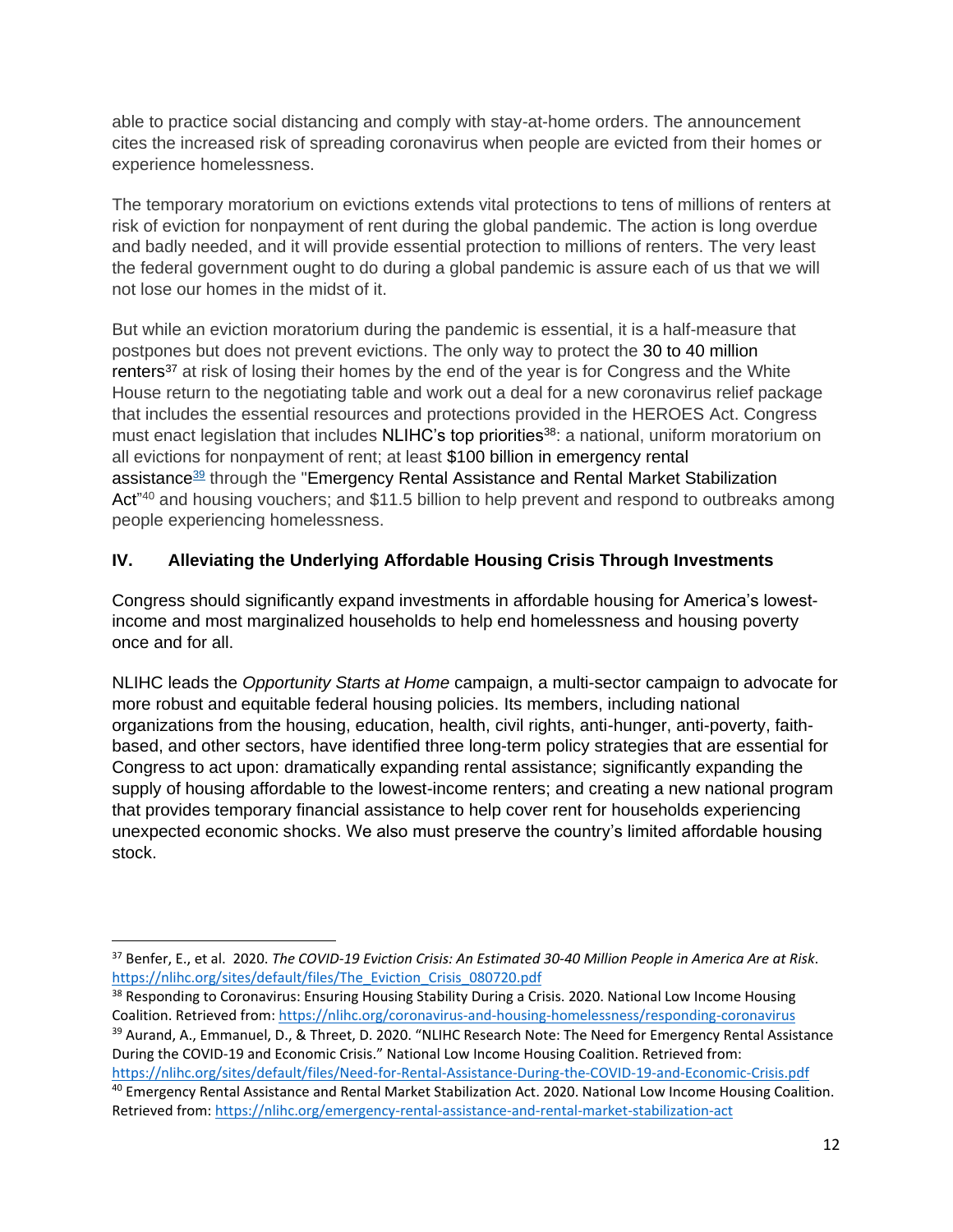#### *Bridge the Gap Between Rents and Income*

Rental assistance is a critical tool for helping vulnerable people afford decent, stable homes, and avoid homelessness. A substantial expansion of rental assistance for the most vulnerable households is a key element of any successful strategy to solve the affordable housing crisis. The most successful type of rental subsidy is the Housing Choice Voucher (HCV) program. Vouchers help people with the lowest incomes afford housing in the private market by paying landlords the difference between what a household can afford to pay for rent and the rent itself, up to a reasonable amount. Housing vouchers are also flexible — for instance, families may use them to rent homes that best meet their needs, including homes in areas with quality schools and greater access to jobs. Housing vouchers may also be tied to a specific housing development in a way that facilitates the development's financing and makes it easier for owners to provide health and other services that some people need.

While vouchers are the most common form of rental assistance, other promising policy innovations could be used to reach more families such as creating a new federal renters' tax credit. A variety of renters' tax credit proposals have been advanced, including some that would target aid to the nation's lowest-income and most marginalized households.<sup>41</sup>

## *Expand Affordable Housing Stock*

In markets where vacancies in existing buildings are scarce, supply-side approaches are also essential to produce more affordable homes. To expand the affordable housing stock, Congress should significantly increase funding to the national Housing Trust Fund (HTF), a dedicated funding stream to efficiently build, rehabilitate, preserve, and operate rental housing for extremely low-income people. The national HTF is a block grant to states, which operates at no cost to the federal government because it is funded through very modest fees on Fannie Mae's and Freddie Mac's books of business. NLIHC and our partners across the country are grateful for Senator Sanders's leadership in establishing this critical program, and for his commitment to significantly expand it. (The HTF is currently woefully under resourced.)

Congress must ensure that other existing tools that produce affordable housing are targeted towards those with the greatest needs: the lowest income renters. To that end, Congress should reform and provide new incentives and/or resources for a significant share of Low Income Housing Tax Credit (LIHTC) units to be affordable to those with the lowest incomes and strategically sited to foster economically and racially inclusive communities.

Increasing the overall supply of units affordable for the lowest-income renters not only helps those renters but can also alleviate rent pressure for those with higher incomes. Millions of the lowest-income renters currently occupy units that they cannot afford, but those units could be

<sup>41</sup> Galante, C. et al. (2016). "The FAIR Tax Credit: A Proposal for Federal Assistance in Rental Credit to Support LowIncome Renters." Terner Center for Housing Innovation, UC Berkley,

[http://ternercenter.berkeley.edu/uploads/FAIR\\_Credit.pdf;](http://ternercenter.berkeley.edu/uploads/FAIR_Credit.pdf) Fischer, W. et al. (2017). "Renters' Credit Would Help Low-Wage Workers, Seniors, and People with Disabilities Afford Housing." Center on Budget and Policy Priorities, [https://www.cbpp.org/research/housing/renterscredit-would-help-low-wage-workers-seniors-and-people-with](https://www.cbpp.org/research/housing/renterscredit-would-help-low-wage-workers-seniors-and-people-with-disabilities)[disabilities;](https://www.cbpp.org/research/housing/renterscredit-would-help-low-wage-workers-seniors-and-people-with-disabilities) Patenaude, P. et al. (2013). "Housing America's Future: New Directions for National Policy." Bipartisan Policy Center,

[https://bipartisanpolicy.org/wpcontent/uploads/sites/default/files/BPC\\_Housing%20Report\\_web\\_0.pdf.](https://bipartisanpolicy.org/wpcontent/uploads/sites/default/files/BPC_Housing%20Report_web_0.pdf)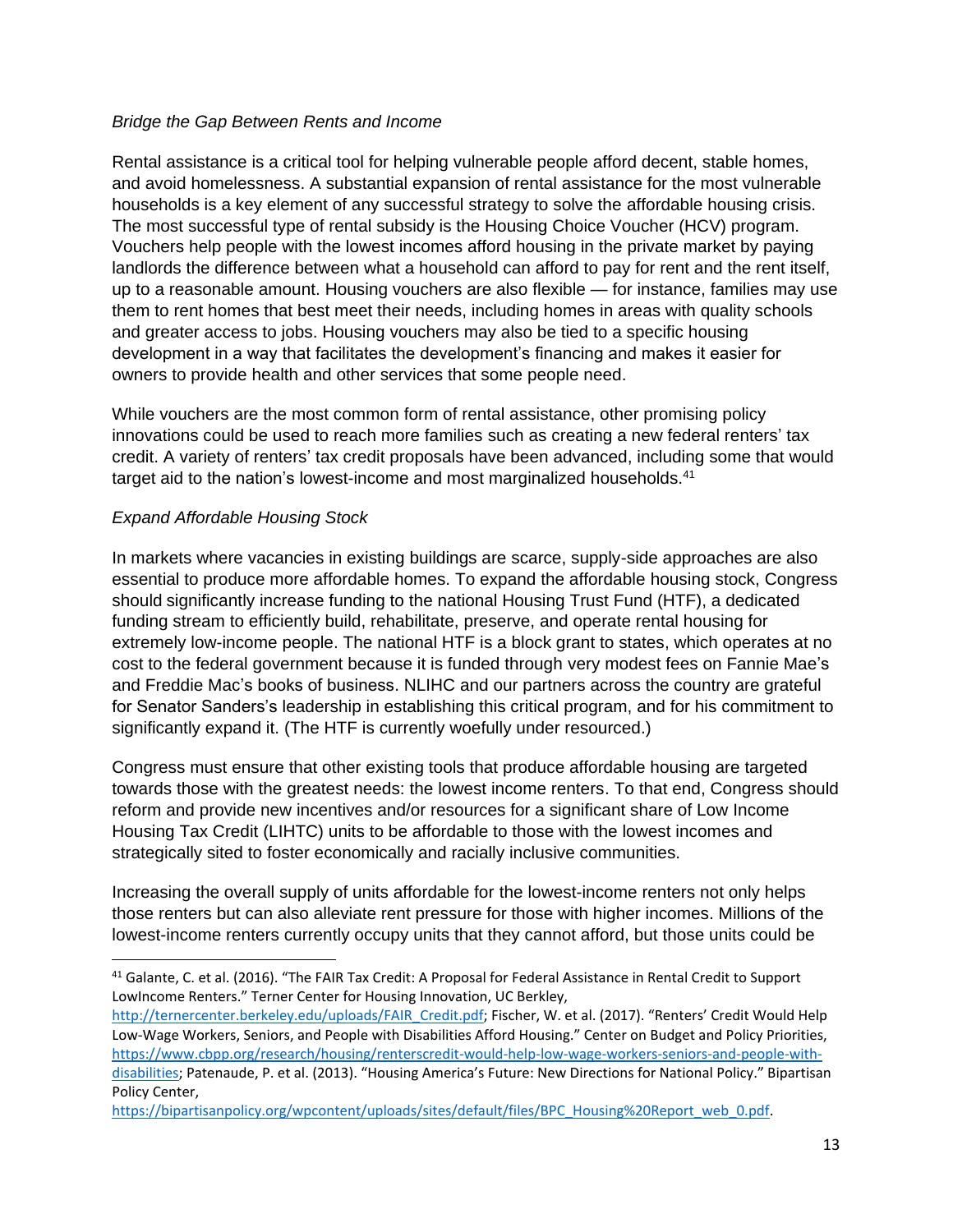affordable to those with higher incomes. A greater supply of rental housing would allow these lowest-income renters to move from unaffordable units to affordable units, thereby freeing up their original units for higher-income renters who could better afford them.

#### *Preserve Affordable Housing*

Congress should provide robust resources to preserve the existing affordable housing stock, including the roughly one million public housing units that are currently home to 2.6 million residents. Like other federal housing investments, public housing provides families with the affordable, stable homes they need to live with dignity and financial independence.

Waiting lists for public housing are often closed or have years-long wait times.<sup>42</sup> NLIHC's report *Housing Spotlight: The Long Wait for a Home* analyzed an NLIHC survey of PHAs and found that the average wait time is 9 months, and 25% of public housing waiting lists had a wait time of at 1.5 years. The largest PHAs had a median wait time of 2 years, and 25% of them had wait times of at least 4 years. In 2012, the last time national waiting list data was collected, there were approximately 1.64 million families waiting for public housing units with only 80% of housing agencies reporting. Many housing waiting lists have since closed altogether.

Beginning in the early 1980s, funding for public housing has decreased significantly. Between 2000 and 2016, funding for public housing repairs declined 53%, while funding for public housing operations met need only three times.<sup>43</sup> Between 2010 and 2016 alone, Congress cut public housing funding by \$1.6 billion. While Congress recently increased funding for public housing in fiscal years 2018 and 2019, overall funding for the program remains 17% lower than the FY10 funding level.

These decades of declining resources have threatened the quality and even the existence of public housing. With limited funding, many public housing agencies (PHAs) are unable to make needed repairs to preserve these homes. As a result, our country loses 10,000 to 15,000 public housing apartments each year to obsolescence or decay,<sup>44</sup> as other public housing units fall into deep disrepair. In 2010, the country's public housing had a \$26 billion capital-needs backlog, which is estimated to grow by \$3.4 billion each year. The funding needed to address capital repairs in public housing is estimated to exceed \$50 billion today.<sup>45</sup>

<sup>42</sup> Aurand, A. et al. (2016). *Housing Spotlight: The Long Wait for a Home*. National Low Income Housing Coalition. Retrieved fro[m http://nlihc.org/article/housing-spotlight-volume-6-issue-1.](http://nlihc.org/article/housing-spotlight-volume-6-issue-1) 

<sup>43</sup> Rice, D. (2016). *Cuts in Federal Assistance Have Exacerbated Families' Struggles to Afford Housing*. Center on Budget and Policy Priorities. Retrieved fro[m https://www.cbpp.org/research/housing/chart-book-cuts-in](https://www.cbpp.org/research/housing/chart-book-cuts-in-federalassistance-have-exacerbated-families-struggles-to-afford)[federalassistance-have-exacerbated-families-struggles-to-afford.](https://www.cbpp.org/research/housing/chart-book-cuts-in-federalassistance-have-exacerbated-families-struggles-to-afford)

<sup>44</sup> National Low Income Housing Coalition. 2019. *Advocates Guide*. Washington, DC: Author. See: [https://nlihc.org/sites/default/files/AG-2018/2018\\_Advocates-Guide.pdf](https://nlihc.org/sites/default/files/AG-2018/2018_Advocates-Guide.pdf)

<sup>&</sup>lt;sup>45</sup> The "Transportation, Treasury, Housing and Urban Development, Judiciary, and Independent Agencies Appropriations Act of 2008" directed HUD to perform an updated Capital Needs Assessment for the public housing portfolio. (The previous assessment was conducted in 1998.) HUD selected Abt Associates to conduct the assessment, which was published as Capital Needs in the Public Housing Program (Contract # C-DEN-02277- TO001) on November 24, 2010. The assessment estimated total capital needs of the nation's public housing portfolio in 2010 to be \$25,607,944,000. In addition, the assessment noted that "assuming that existing capital needs were completely addressed, each year approximately \$3.4 billion would be required to address the ongoing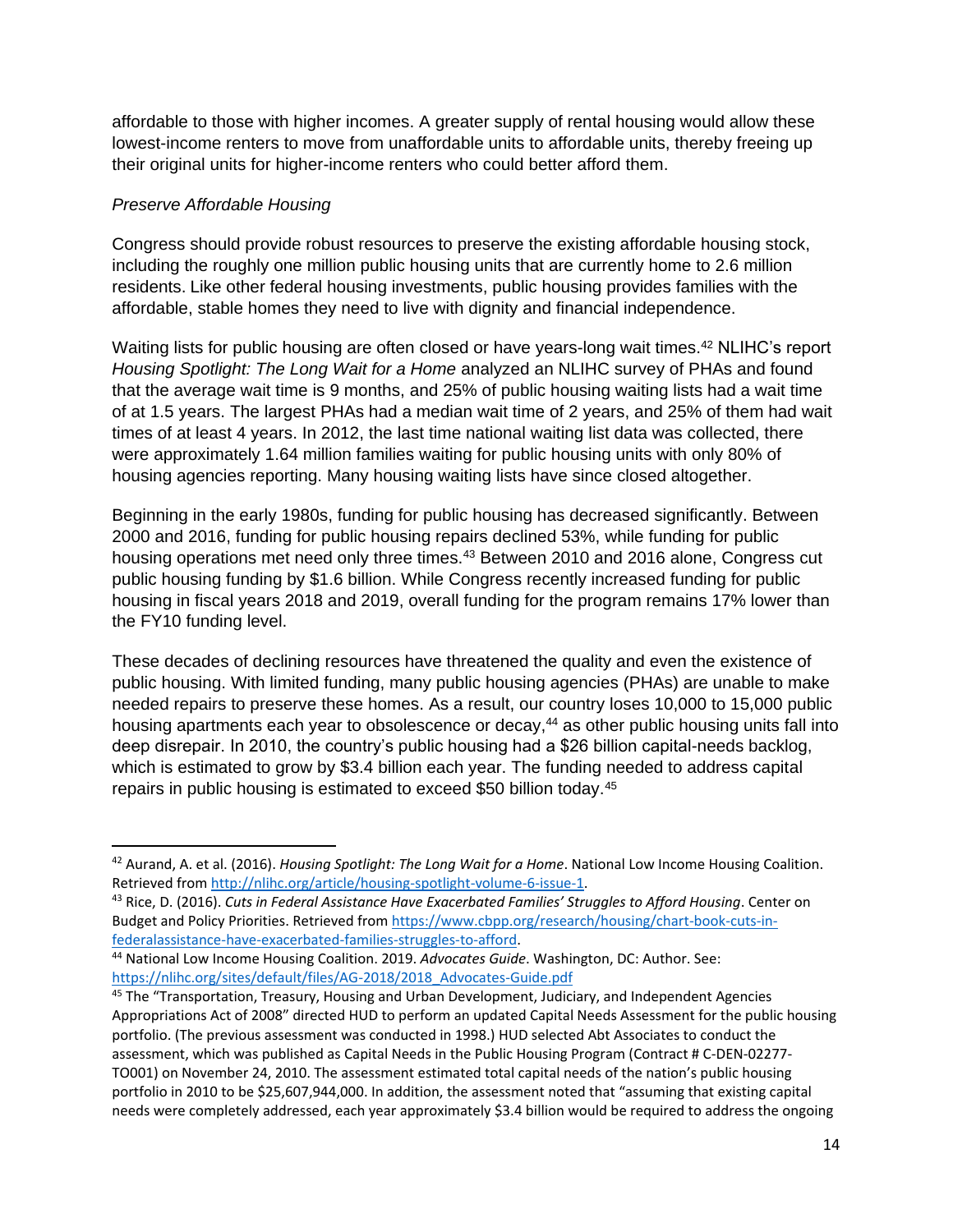## *Preventing Housing Instability with Emergency Assistance*

Congress should create a "National Housing Stabilization Fund" to provide emergency assistance to the lowest-income households to prevent housing instability and homelessness. Temporary assistance can stabilize households experiencing economic shocks *before* they cause instability and homelessness, which often require more prolonged and extensive housing assistance. Today, countless households are one crisis (e.g., a broken down car, an unexpected medical bill, job loss, etc.) away from major economic hardship that could quickly spiral out of control.

The bipartisan "Eviction Crisis Act" introduced by Senator Rob Portman (R-OH) and Michael Bennet (D-CO) would create an emergency stabilization fund to provide financial assistance to cover the gaps between income and rental costs during a financial crisis. The bill also provides housing stability services, such as counselors and legal aid. When combined, short-term housing assistance and support services can significantly reduce evictions and homelessness, yet such aid is not available at the scale needed. A review of federal, state, and local programs that offer some form of emergency assistance and/or legal services show an uneven patchwork of support for vulnerable households.

# **V. The Case for Increased Federal Investments in Affordable Homes**

Investing in affordable housing solutions, like the national HTF, rental assistance, public housing, rural and tribal housing, and other proven solutions to ending homelessness and housing poverty improves lives and saves the federal government money. Research clearly demonstrates that housing is inextricably linked to an array of positive outcomes in other sectors.

**Education:** Student achievement is maximized when students can go home to stable, affordable homes. Low-income children in affordable homes perform better on cognitive development tests than those in unaffordable homes. <sup>46</sup> Low-income students who are forced to change schools frequently because of unstable housing perform less well in school and are less likely to graduate,<sup>47</sup> and continual movement of children between schools disrupts learning for all students in the classroom because more time is required for review and catch-up work. $48$ 

accrual needs, or on average \$3,155 per unit." Extrapolating the \$3.4 billion in accrual needs each year from 2010 until 2019, the capital needs backlog is currently estimated to be \$56.6 billion.

<sup>46</sup> Newman, S. J. & C. S. Holupka. 2015. "Housing Affordability and Child Well-Being." Housing Policy Debate, 25(1), 116-151. Retrieved[: https://www.tandfonline.com/doi/abs/10.1080/10511482.2014.899261](https://www.tandfonline.com/doi/abs/10.1080/10511482.2014.899261)

<sup>47</sup> Voight, A., Shinn, M., & Nation, M. 2012. *The Longitudinal Effects of Residential Mobility on the Academic Achievement of Urban Elementary and Middle School Students*. Educational Researcher, 41(9), 385-392. Retrieved from [http://journals.sagepub.com/doi/pdf/10.3102/0013189X12442239;](http://journals.sagepub.com/doi/pdf/10.3102/0013189X12442239) Cunningham, M., & MacDonald, G. 2012. *Housing as a Platform for Improving Education Outcomes among Low-Income Children*. Washington, DC: Urban Institute. Retrieved from[: http://www.urban.org/sites/default/files/publication/25331/412554-Housing-as](http://www.urban.org/sites/default/files/publication/25331/412554-Housing-as-aPlatform-for-Improving-Education-Outcomes-among-Low-Income-Children.PDF)[aPlatform-for-Improving-Education-Outcomes-among-Low-Income-Children.PDF;](http://www.urban.org/sites/default/files/publication/25331/412554-Housing-as-aPlatform-for-Improving-Education-Outcomes-among-Low-Income-Children.PDF) Fischer, W. 2015. *Research Shows Housing Vouchers Reduce Hardship and Provide Platform for Long-Term Gains Among Children*. Washington, DC: Center on Budget and Policy Priorities. Retrieved fro[m http://www.cbpp.org/sites/default/files/atoms/files/3-](http://www.cbpp.org/sites/default/files/atoms/files/3-10-14hous.pdf) [10-14hous.pdf](http://www.cbpp.org/sites/default/files/atoms/files/3-10-14hous.pdf)

<sup>48</sup> Cunningham, M., & MacDonald, G. 2012. *Housing as a Platform for Improving Education Outcomes among Low Income Children*. Washington, DC: Urban Institute. Retrieved from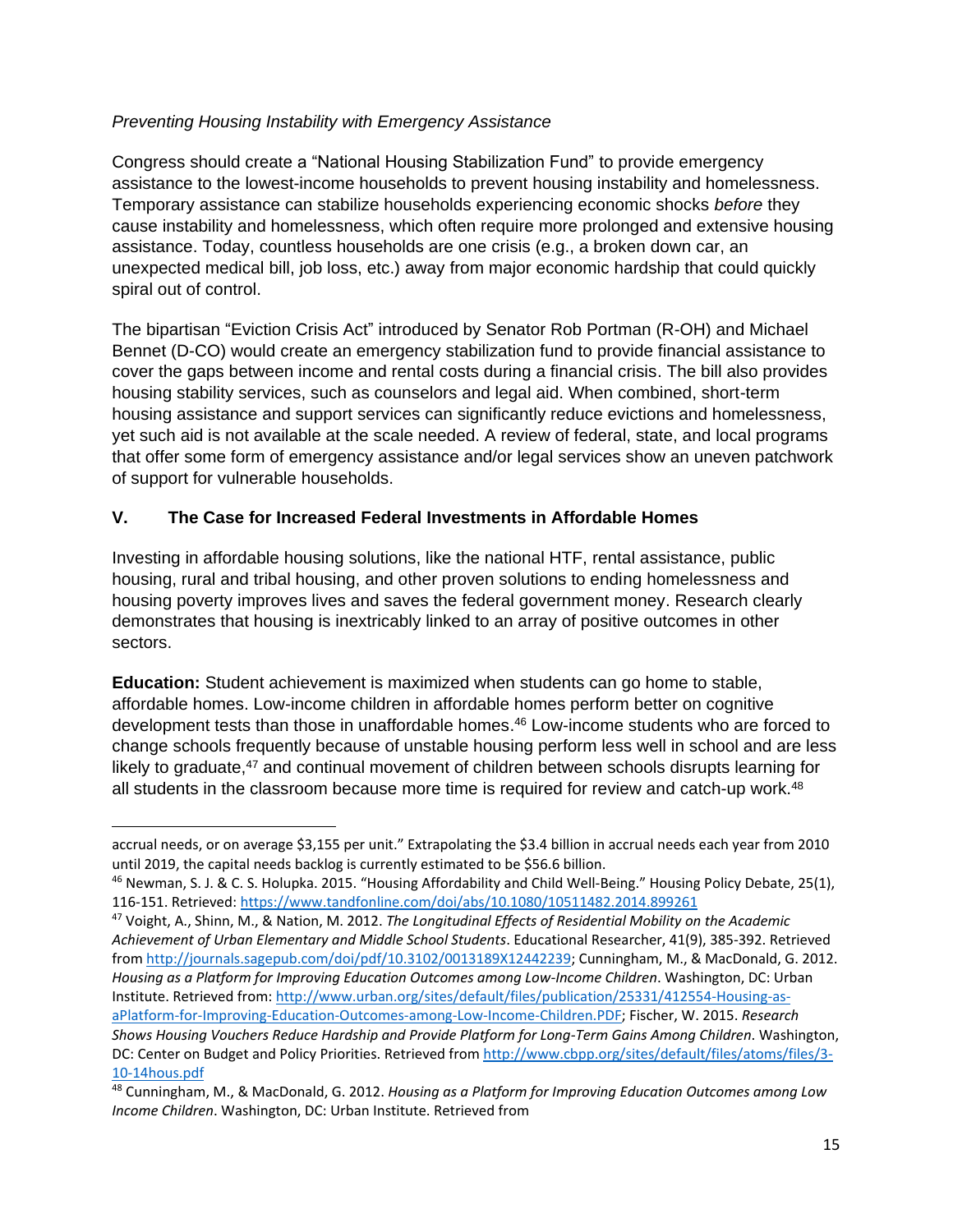When affordable housing options are located in high-opportunity areas with low poverty and economically diverse schools, it can dramatically lift the academic performance of low-income students and narrow the achievement gap between them and their more affluent peers.<sup>49</sup> Across the country, low-income families are priced out of the strongest schools; housing near high-performing public schools costs 2.4 times more than housing near low-performing public schools.<sup>50</sup>

**Health:** Decent, stable, affordable homes are a major social determinant of health and are linked to better health outcomes throughout a person's lifespan. Children who experienced prenatal homelessness are 20% more likely to have been hospitalized since birth. Children who experienced post-natal homelessness are 22% more likely to have been hospitalized since birth.<sup>51</sup> In 2011, families living in unaffordable homes spent one-fifth as much on necessary healthcare compared to those in affordable housing.<sup>52</sup> When people have access to good affordable housing, primary care visits increase by 20%, ER visits decrease by 18%, and total Medicaid expenditures decrease by 12%.<sup>53</sup> Children's HealthWatch estimates that the U.S. will spend \$111 billion over the next ten years in avoidable healthcare costs because of housing instability. 54

**Racial Equity:** Affordable homes located in economically diverse neighborhoods can help reduce residential segregation and concentrations of poverty. Today, one in four African American families and one in six Hispanic families live in neighborhoods of concentrated poverty, compared to only one in 13 white families. A recent study by the Urban Institute found that if Chicago reduced its residential segregation just to the national median, incomes for African Americans would rise by \$2,982 per person per year, regional GDP would increase by \$8 billion, the homicide rate would decrease by 30%, residential real estate values would increase by six billion dollars, and 83,000 more adults would complete bachelor's degrees. 55

**Economic Mobility:** Affordable homes can also help children achieve the American dream by climbing the income ladder as adults. Economist Raj Chetty and his team looked at low-income

<http://childrenshealthwatch.org/wp-content/uploads/CHW-Stable-Homes-2-pager-web.pdf>

[http://www.urban.org/sites/default/files/publication/25331/412554-Housing-as-a-Platform-for-](http://www.urban.org/sites/default/files/publication/25331/412554-Housing-as-a-Platform-for-ImprovingEducation-Outcomes-among-Low-Income-Children.PDF)[ImprovingEducation-Outcomes-among-Low-Income-Children.PDF](http://www.urban.org/sites/default/files/publication/25331/412554-Housing-as-a-Platform-for-ImprovingEducation-Outcomes-among-Low-Income-Children.PDF)

<sup>49</sup> Schwartz, H. 2010. *Housing Policy is School Policy.* Washington, DC: The Century Foundation. Retrieved from [https://tcf.org/assets/downloads/tcf-Schwartz.pdf.](https://tcf.org/assets/downloads/tcf-Schwartz.pdf)

<sup>50</sup> Rothwell, J. 2012. *Housing Costs, Zoning, and Access to High-Scoring Schools*. Washington DC: Brookings Metropolitan Policy Program. Retrieved:

[https://www.brookings.edu/wpcontent/uploads/2016/06/0419\\_school\\_inequality\\_rothwell.pdf](https://www.brookings.edu/wpcontent/uploads/2016/06/0419_school_inequality_rothwell.pdf)

<sup>51</sup> Sandel, M., et. al. 2016. *Housing as a Healthcare Investment*. National Housing Conference and Children's HealthWatch.Retrieved: [https://www.opportunityhome.org/wp-content/uploads/2018/02/Housing-as-a-](https://www.opportunityhome.org/wp-content/uploads/2018/02/Housing-as-a-HealthCare-Investment.pdf)[HealthCare-Investment.pdf](https://www.opportunityhome.org/wp-content/uploads/2018/02/Housing-as-a-HealthCare-Investment.pdf)

<sup>52</sup> Joint Center for Housing Studies of Harvard University. 2013. *The State of the Nation's Housing*. Retrieved: <http://www.jchs.harvard.edu/sites/default/files/son2013.pdf>

<sup>53</sup> Wright, B., et. al. 2016. *Health in Housing*. Center for Outcomes Research and Education. Retrieved: <https://www.enterprisecommunity.org/download?fid=5703&nid=4247>

<sup>54</sup> Poblacion A, Bovell-Ammon A, Sheward R, Sandel M, Ettinger de Cuba S, Cutts D, Cook J. *Stable Homes Make Healthy Families*. Children's HealthWatch Policy Action Brief. August 2017. Available at:

<sup>55</sup> Pendall, R., Acs, G., & Trekson, M. 2017. *The Costs of Segregation*. Urban Institute and Metropolitan Planning Cancel. Retrieved:<https://www.metroplanning.org/work/project/33>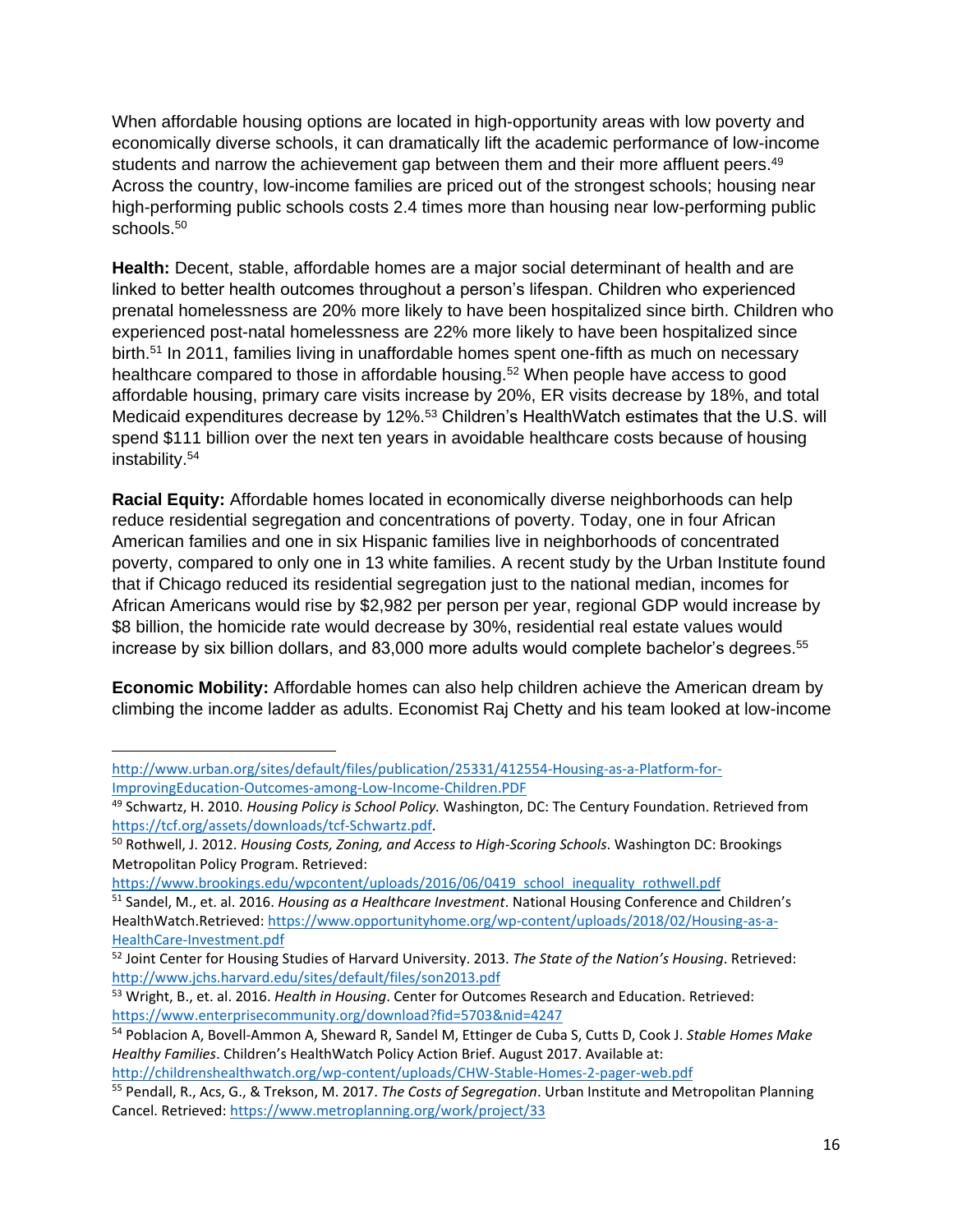children whose families used housing vouchers to access affordable homes located in neighborhoods with lower poverty. These children were much more likely to attend college, less likely to become single parents, and more likely to earn more as adults. In fact, younger poor children who moved to lower-poverty neighborhoods with a housing voucher earned an average of \$302,000 more over their lifetimes compared to their peers in higher-poverty neighborhoods.<sup>56</sup> In 2015, the Children's Defense Fund modeled an expansion of the Housing Choice Voucher program and found that expanding these housing subsidies would reduce child poverty by 20.8% and lift 2.3 million children out of poverty. In fact, they found housing subsidies would have the greatest impact on alleviating child poverty compared to the nine other policy solutions they explored.<sup>57</sup>

**Economic Productivity:** Investments in affordable homes are a proven catalyst for economic growth, job creation, increased government revenue, and increased consumer spending. According to the National Association of Home Builders, building 100 affordable homes generates \$11.7 million in local income, 161 local jobs, and \$2.2 million in taxes and other revenues for local government. The high costs of housing are limiting opportunities for people to increase their earnings, which, in turn, slow GDP growth. Researchers estimate that GDP growth between 1964 and 2009 would have been 13.5% higher if families had better access to affordable homes. This GDP increase would have meant a \$1.7 trillion increase in income, or \$8,775 in additional wages per worker.<sup>58</sup>

**Food Security:** When rent eats up an already limited paycheck, low-income families have fewer resources to buy adequate and nutritious food. Low-income families that live in affordable homes experience greater food security and their children are 52% less likely to be seriously underweight compared to those who are cost-burdened by rent.<sup>59</sup>

**Criminal Justice:** Individuals transitioning out of the criminal justice system face many housing obstacles and are vulnerable to homelessness. They need a good place to call home so that they can reconnect with society and rebuild their lives. Formerly incarcerated individuals who find stable affordable housing are less likely to go back to jail than those who do not.<sup>60</sup>

**Veterans:** After serving our country bravely, veterans need access to decent, stable, affordable homes so they can thrive in the neighborhoods they swore to defend. Rental assistance for

<sup>56</sup> Chetty, R., Hendren, N., & Katz, L. 2015. *The Effects of Exposure to Better Neighborhoods on Children: New Evidence from the Moving to Opportunity Experiment*. Cambridge, MA: National Bureau of Economic Research. Retrieved fro[m http://www.nber.org/mtopublic/final/MTO\\_IRS\\_2015.pdf.](http://www.nber.org/mtopublic/final/MTO_IRS_2015.pdf)

<sup>57</sup> Children's Defense Fund and Urban Institute. 2015. *Ending Child Poverty Now*. Retrieved from: <https://www.childrensdefense.org/wp-content/uploads/2018/06/Ending-Child-Poverty-Now.pdf>

<sup>58</sup> Moretti, E. & Hsieh, C. 2015. *Housing Constraints and Spatial Misallocation*. American Economic Journal: Macroeconomics. Retrieved[: http://faculty.chicagobooth.edu/chang-tai.hsieh/research/growth.pdf](http://faculty.chicagobooth.edu/chang-tai.hsieh/research/growth.pdf) <sup>59</sup> Children's HealthWatch and Medical-Legal Partnership of Boston. 2009. *Rx for Hunger: Affordable Housing*. Retrieved from:<https://www.issuelab.org/resources/5379/5379.pdf>

<sup>60</sup> Fontaine, J. 2013. *The Role of Supportive Housing in Successful Reentry Outcomes for Disabled Prisoners*. Cityscape: A Journal of Policy Development and Research, 15(3). US Department of Housing and Urban Development. Retrieved from:<https://www.huduser.gov/portal/periodicals/cityscpe/vol15num3/ch3.pdf>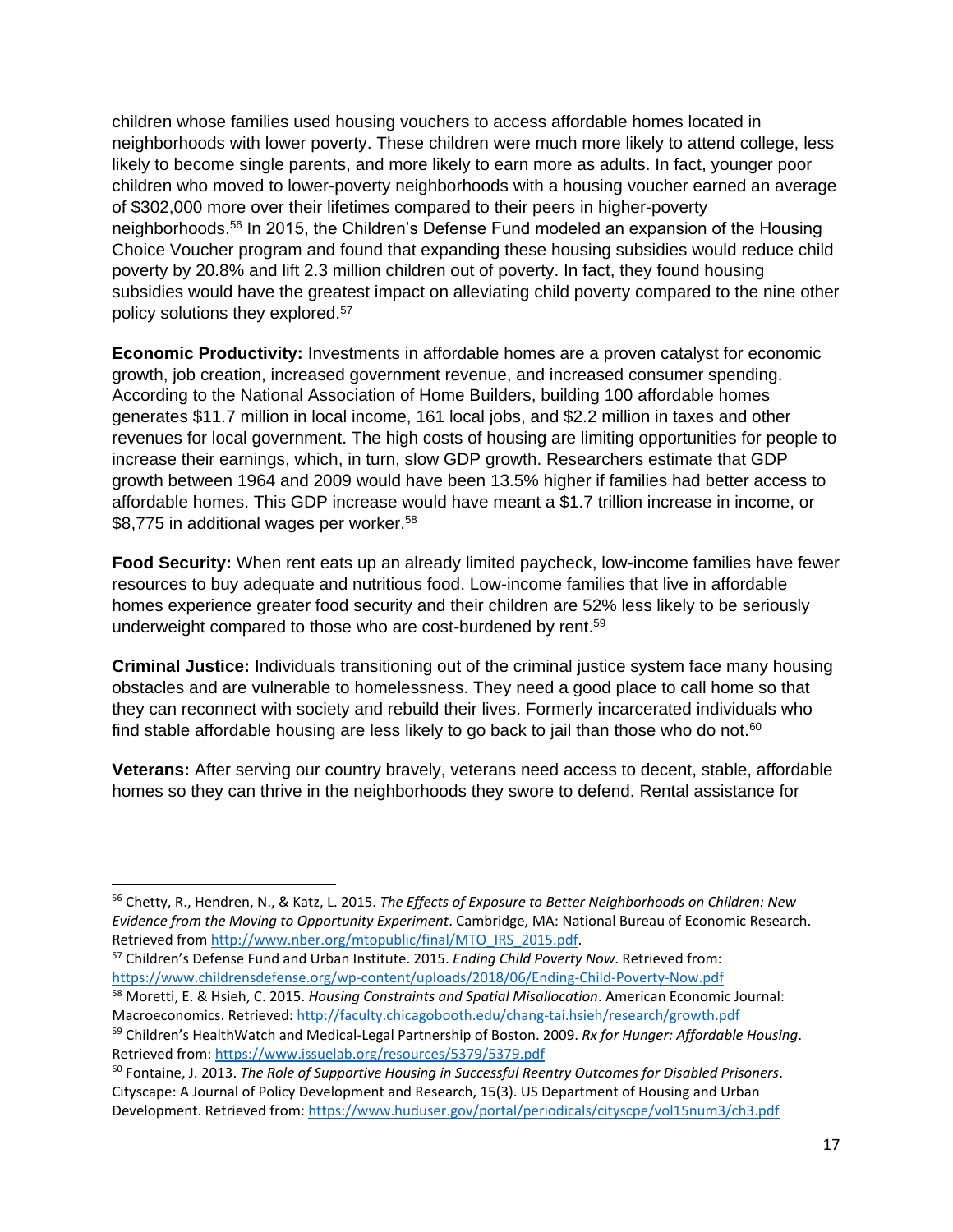veterans has proven highly effective in dramatically reducing veteran homelessness, but there remains significant unmet need.<sup>61</sup>

The evidence is abundantly clear that being able to afford a decent home in a strong neighborhood is a prerequisite for opportunity in America. The promise of better health, increased economic opportunity, and quality education can be fulfilled only if our nation's families have safe, decent, affordable homes.

# **VI. Duplication and Consolidation of Federal Housing Programs**

In 2012, the Government Accountability Office issued a report on "Housing Assistance: Opportunities Exist to Increase Collaboration and Consider Consolidation." The report outlines areas where federal agencies that oversee housing programs can better coordinate efforts, as well as the challenges and tradeoffs of doing so. While NLIHC supports some efforts to realign federal housing spending to better focus on individuals with the greatest needs and to streamline and coordinate federal housing programs, consolidation of federal programs is not the solution to ending homelessness or housing poverty.

During the debate over the 2017 tax bill, NLIHC urged Congress to reform the mortgage interest deduction (MID) to better reach low- and moderate-income homeowners and to reinvest the savings into targeted and proven programs, such as the national Housing Trust Fund and housing vouchers, to serve households with the greatest needs. The 2017 tax bill did reform the MID, but left it even more regressive than before; only the highest-income households with the largest mortgages now benefit from the MID. At a time when federal housing investments are scarce, Congress should look for ways to better reform or even eliminate the MID and to invest these resources to build and preserve housing affordable to people with the greatest needs, including people experiencing homelessness.

There are significant opportunities to streamline and coordinate federal housing programs. A key example is the need to reduce barriers to layering financing sources to build and preserve affordable rental housing. These barriers have made it difficult, for example, for USDA and housing providers to preserve USDA's rural housing portfolio. We appreciate that USDA staff are working to better align its rental housing program with the Low Income Housing Tax Credit so that developers can better access these funds to preserve aging rural homes. These efforts should continue and are even more important given the dramatic cuts to the Rural Housing Service budget over the past few decades. USDA's Section 515 program is critical to building affordable housing in rural communities. Since the height of the program in the late 1970s, however, Section 515 has been cut by more than 95%. Because funding levels are so low, USDA has not allocated any Section 515 funds for new construction, and instead is only focused on preservation.

Federal agencies overseeing housing programs should better coordinate programs and goals and share best practices. The U.S. Interagency Council on Homelessness (USICH) has, in the past, provided a good model for these efforts. USICH coordinates federal efforts to end

<sup>61</sup> Fischer, W. 2014. *Rental Assistance Helps More than 340,000 Veterans Afford Homes, But Large Unmet Need Remain*. Center on Budget and Policy Priorities. Retrieved[: https://www.cbpp.org/research/rental-assistancehelps](https://www.cbpp.org/research/rental-assistancehelps-more-than-340000-veterans-afford-homes-but-large-unmet-needs-remain#_ftn4)[more-than-340000-veterans-afford-homes-but-large-unmet-needs-remain#\\_ftn4](https://www.cbpp.org/research/rental-assistancehelps-more-than-340000-veterans-afford-homes-but-large-unmet-needs-remain#_ftn4)